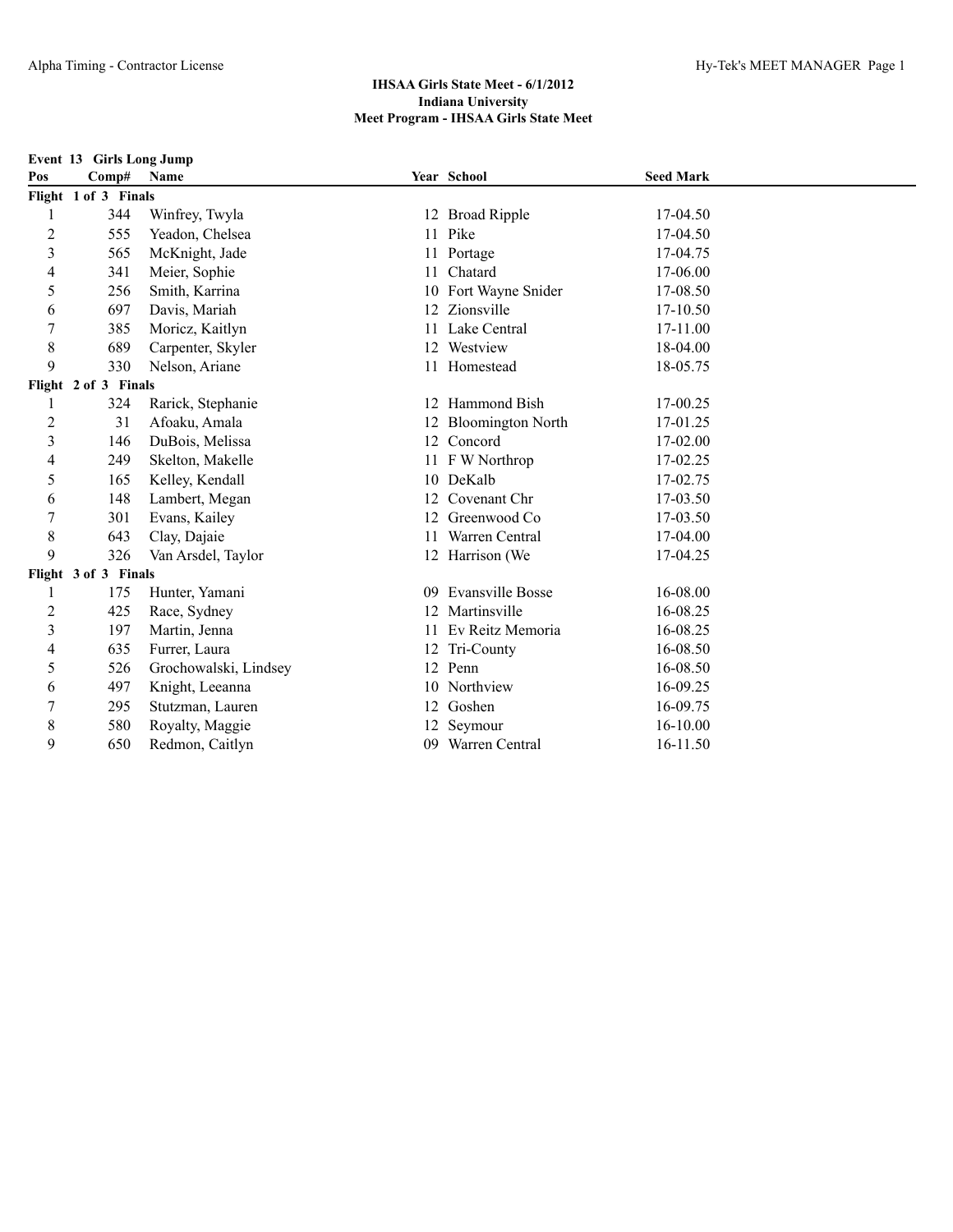|                         | <b>Event 14 Girls Discus Throw</b> |                     |    |                          |                  |  |
|-------------------------|------------------------------------|---------------------|----|--------------------------|------------------|--|
| Pos                     | Comp#                              | Name                |    | Year School              | <b>Seed Mark</b> |  |
|                         | Flight 1 of 3 Finals               |                     |    |                          |                  |  |
| 1                       | 620                                | Galloway, Kayla     |    | 12 Tell City             | 112-07           |  |
| $\overline{c}$          | 374                                | Steiner, Sheridan   |    | 12 Lafayette Je          | 114-09           |  |
| 3                       | 373                                | McQuay, Martina     |    | 10 Lafayette Je          | 117-03           |  |
| 4                       | 348                                | Murphy, Maria       | 12 | Jay County               | 119-07.50        |  |
| 5                       | 298                                | Landuyt, Jacqueline |    | 10 Greenfield-Central    | 122-06           |  |
| 6                       | 164                                | Eck, Kara           | 11 | DeKalb                   | 122-09           |  |
| 7                       | 617                                | Meyer, Morgan       | 11 | Southridge               | 123-02.50        |  |
| 8                       | 679                                | Bright, Hannah      | 11 | West Noble               | 124-05           |  |
| 9                       | 654                                | Burish, Lauren      | 12 | <b>Warsaw Community</b>  | 125-05           |  |
|                         | Flight 2 of 3 Finals               |                     |    |                          |                  |  |
| 1                       | 613                                | Wheat, Makenzie     | 11 | South Dearborn           | 125-09           |  |
| $\overline{c}$          | 171                                | Conrad, Mallory     | 12 | <b>Elkhart Memorial</b>  | $125 - 11$       |  |
| 3                       | 420                                | Hazlewood, Micaela  |    | 10 Linton-Stockton       | 126-07           |  |
| 4                       | 161                                | Heckaman, Leah      | 10 | <b>Culver Academies</b>  | 126-10           |  |
| 5                       | 468                                | Kiser, Jessica      |    | 10 Noblesville           | 127-04           |  |
| 6                       | 219                                | Wolfe, Leah         | 11 | Floyd Central            | 128-06           |  |
| 7                       | 132                                | Monk, Heather       |    | 12 Churubusco            | 128-11           |  |
| 8                       | 426                                | Shields, Alyxa      |    | 10 Martinsville          | 129-01           |  |
| 9                       | 419                                | Gary, Keanna        |    | 11 Leo                   | 129-08           |  |
|                         | Flight 3 of 3 Finals               |                     |    |                          |                  |  |
| 1                       | 458                                | Napariu, Sonya      | 12 | New Palestine            | 132-02           |  |
| $\overline{\mathbf{c}}$ | 325                                | York, Kayla         | 09 | Hanover Central          | 133-04           |  |
| 3                       | 430                                | McClinton, Nakel    | 12 | Merrillville             | 135-09           |  |
| 4                       | 568                                | Meeks, Chelsie      | 11 | Rensselaer Central       | 138-11           |  |
| 5                       | 163                                | Dincoff, Rachel     | 12 | DeKalb                   | 140-04           |  |
| 6                       | 618                                | Wertman, Cassie     | 12 | Southridge               | 141-07           |  |
| $\overline{7}$          | 51                                 | Hull, Michaela      | 12 | <b>Bloomington South</b> | 142-11           |  |
| 8                       | 394                                | Brown, Adriana      |    | 10 Lawrence Central      | 144-02.50        |  |
| 9                       | 395                                | Compton, Demara     |    | 10 Lawrence Central      | 144-10           |  |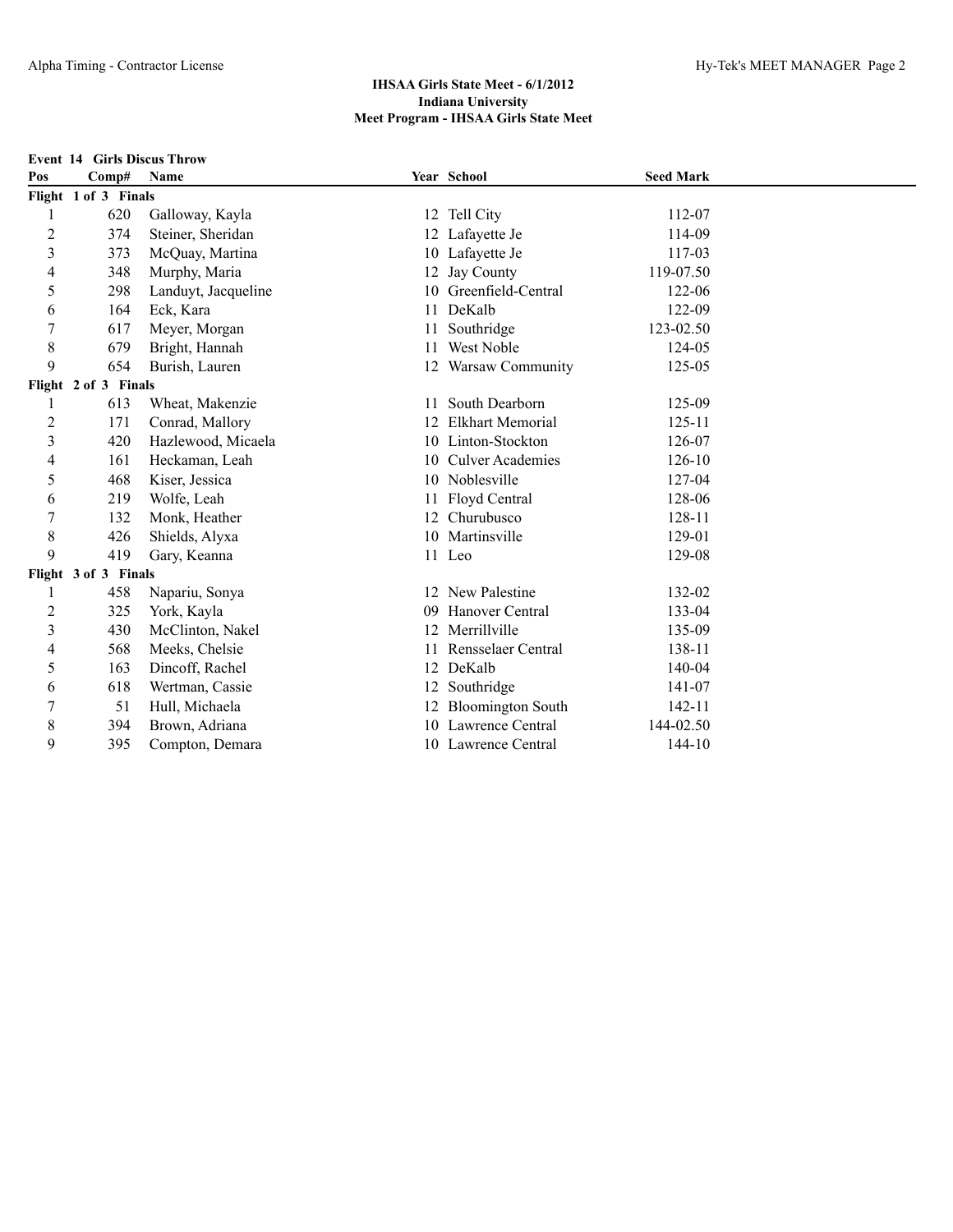**Event 12 Girls High Jump Pos Comp# Name Year School Seed Mark Flight 1 of 1 Finals** 1 680 Evans, Katie 12 Westfield 5-02.00 2 488 Lanman, Keina 12 Northeast Dubois 5-02.00 3 176 Madison, Kennedy 09 Evansville Bosse 5-02.00 4 111 Sanders, Zuriel 09 Castle 5-02.00 5 423 Holland, Emily 09 Madison Cons 5-02.25 6 36 Hash, Ashley 10 Bloomington North 5-02.25 7 170 Hacker, Angela 12 Edgewood 5-02.25 8 168 Wagner, Sarah 11 Eastern (Gre 5-03.00 9 116 Kitchel, Mackenzie 12 Center Grove 5-03.00 10 436 Darr, Abby 12 Mishawaka 5-03.00 11 390 Wayco, Riley 11 Lake Central 5-03.00 12 134 Hearld, Carlee 11 Columbia City 5-03.25 13 640 Hampton, Kyleigh 10 Wabash 5-03.25 14 548 Henderson, Jailyn 12 Pike 5-04.25 15 421 Manchester, Allison 12 Lowell 5-04.25 16 413 Hathaway, Kennedy 11 Lawrence North 5-04.25 17 441 Trevithick, Allison 12 Mitchell 5-04.25 18 270 Grubb, Abagail 11 Fountain Central 5-04.25 19 284 Knott, Jordyn 12 Garrett 5-04.25 20 669 Hamilton, Marissa 12 West Central 5-04.25 21 62 Pfeiffer, Jenna 12 Bremen 5-05.00 22 506 Moffitt, Janae 69 Oak Hill 5-05.25 23 470 Mather, Rachel 10 Noblesville 5-05.25 24 1 Davis, Kalyn 12 Anderson 5-06.00 25 136 Mack, Erin 10 Columbus East 5-06.00 26 299 Lewis, Regan 09 Greenfield-Central 5-07.00 27 474 Akande, Morayo 12 Nor Central 5-07.00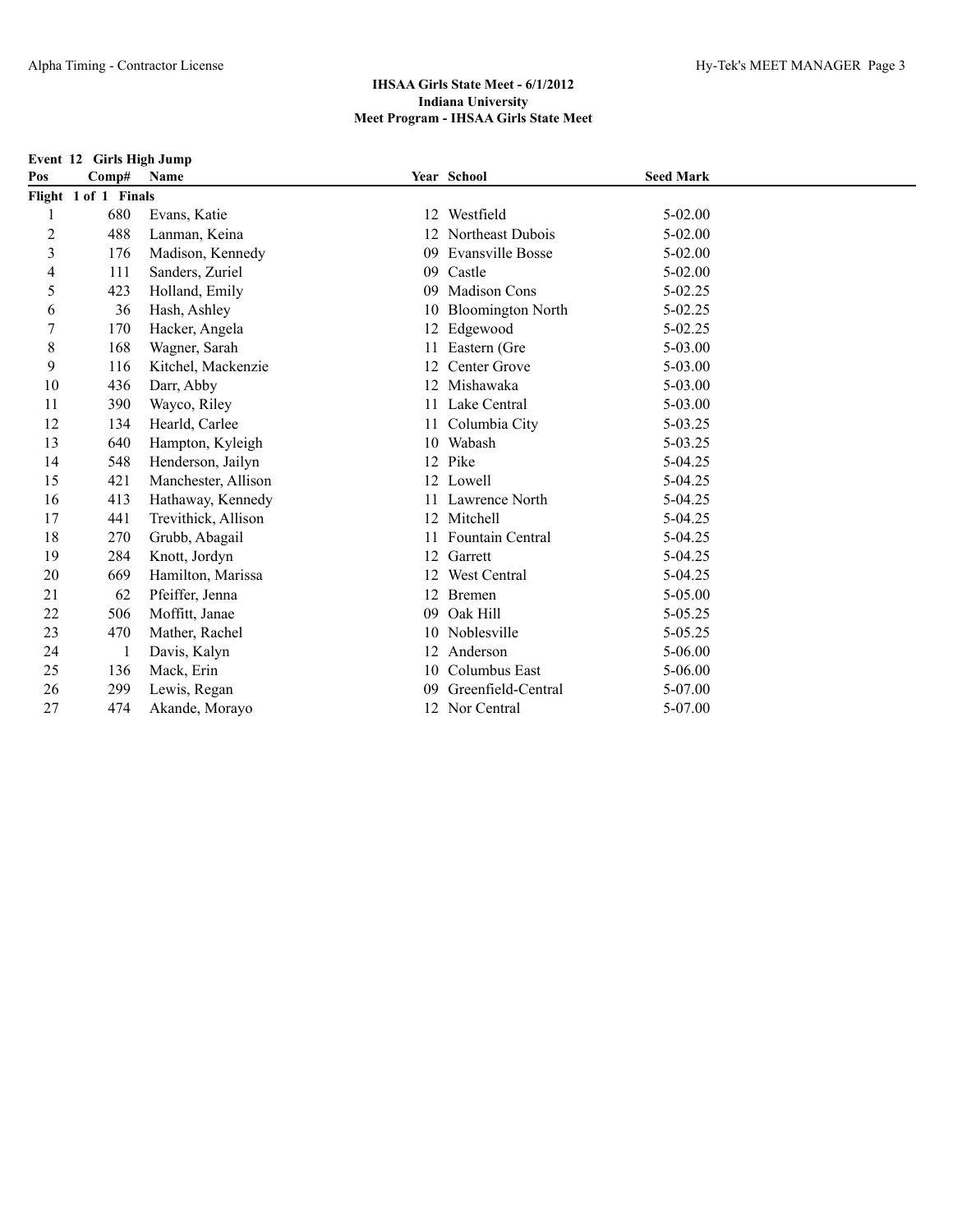**Event 15 Girls Shot Put**

| Pos                      | Comp#                | <b>Name</b>         |     | Year School              | <b>Seed Mark</b> |  |
|--------------------------|----------------------|---------------------|-----|--------------------------|------------------|--|
|                          | Flight 1 of 3 Finals |                     |     |                          |                  |  |
|                          | 200                  | Sherwood, Stephanie | -09 | Ev Reitz Memoria         | 36-03.50         |  |
| $\overline{c}$           | 6                    | Bestmann, Zoe       |     | 12 Avon                  | 37-01.25         |  |
| $\overline{3}$           | 577                  | Dickey, Sara        | 11  | <b>Riverton Parke</b>    | 37-02.00         |  |
| $\overline{\mathcal{L}}$ | 691                  | Jackson, Savanna    | 10  | Westville                | 37-07.00         |  |
| 5                        | 388                  | Thompson, Emily     | 12  | Lake Central             | 37-08.75         |  |
| 6                        | 363                  | Blackamore, Summer  | 10  | Kokomo                   | 37-09.50         |  |
| 7                        | 374                  | Steiner, Sheridan   |     | 12 Lafayette Je          | 37-09.75         |  |
| 8                        | 162                  | Capps, Ariel        |     | 12 Decatur Central       | 38-01.00         |  |
| 9                        | 582                  | Christman, Emily    | 09  | <b>Silver Creek</b>      | 38-05.50         |  |
|                          | Flight 2 of 3 Finals |                     |     |                          |                  |  |
| 1                        | 164                  | Eck, Kara           | 11  | DeKalb                   | 38-05.75         |  |
| 2                        | 300                  | Christy, Erica      |     | Greenwood Co             | 38-09.00         |  |
| $\overline{3}$           | 214                  | Potts, Taylor       | 11  | Fishers                  | 39-05.00         |  |
| 4                        | 542                  | Nyemah, Dolly       |     | 12 Perry Meridian        | 39-05.00         |  |
| 5                        | 430                  | McClinton, Nakel    |     | 12 Merrillville          | 39-10.50         |  |
| 6                        | 51                   | Hull, Michaela      |     | <b>Bloomington South</b> | 40-00.00         |  |
| $\boldsymbol{7}$         | 438                  | Tomlinson, Maria    | 12  | Mishawaka                | 40-10.75         |  |
| 8                        | 161                  | Heckaman, Leah      | 10  | <b>Culver Academies</b>  | 40-11.75         |  |
| 9                        | 613                  | Wheat, Makenzie     | 11  | South Dearborn           | 41-06.50         |  |
|                          | Flight 3 of 3 Finals |                     |     |                          |                  |  |
|                          | 132                  | Monk, Heather       |     | 12 Churubusco            | 41-09.75         |  |
| 2                        | 403                  | Passmore, Dawnielle |     | 12 Lawrence Central      | $41 - 10.00$     |  |
| 3                        | 480                  | Radford, Briana     |     | 11 Nor Central           | 41-11.00         |  |
| 4                        | 458                  | Napariu, Sonya      |     | 12 New Palestine         | $42 - 00.00$     |  |
| 5                        | 424                  | Iversen, Liz        |     | 10 Martinsville          | 43-08.50         |  |
| 6                        | 395                  | Compton, Demara     | 10  | Lawrence Central         | 44-07.00         |  |
| 7                        | 483                  | Taylor, Nariah      |     | 12 Nor Central           | 44-11.00         |  |
| 8                        | 163                  | Dincoff, Rachel     |     | 12 DeKalb                | 46-05.00         |  |
| 9                        | 618                  | Wertman, Cassie     |     | 12 Southridge            | 47-07.00         |  |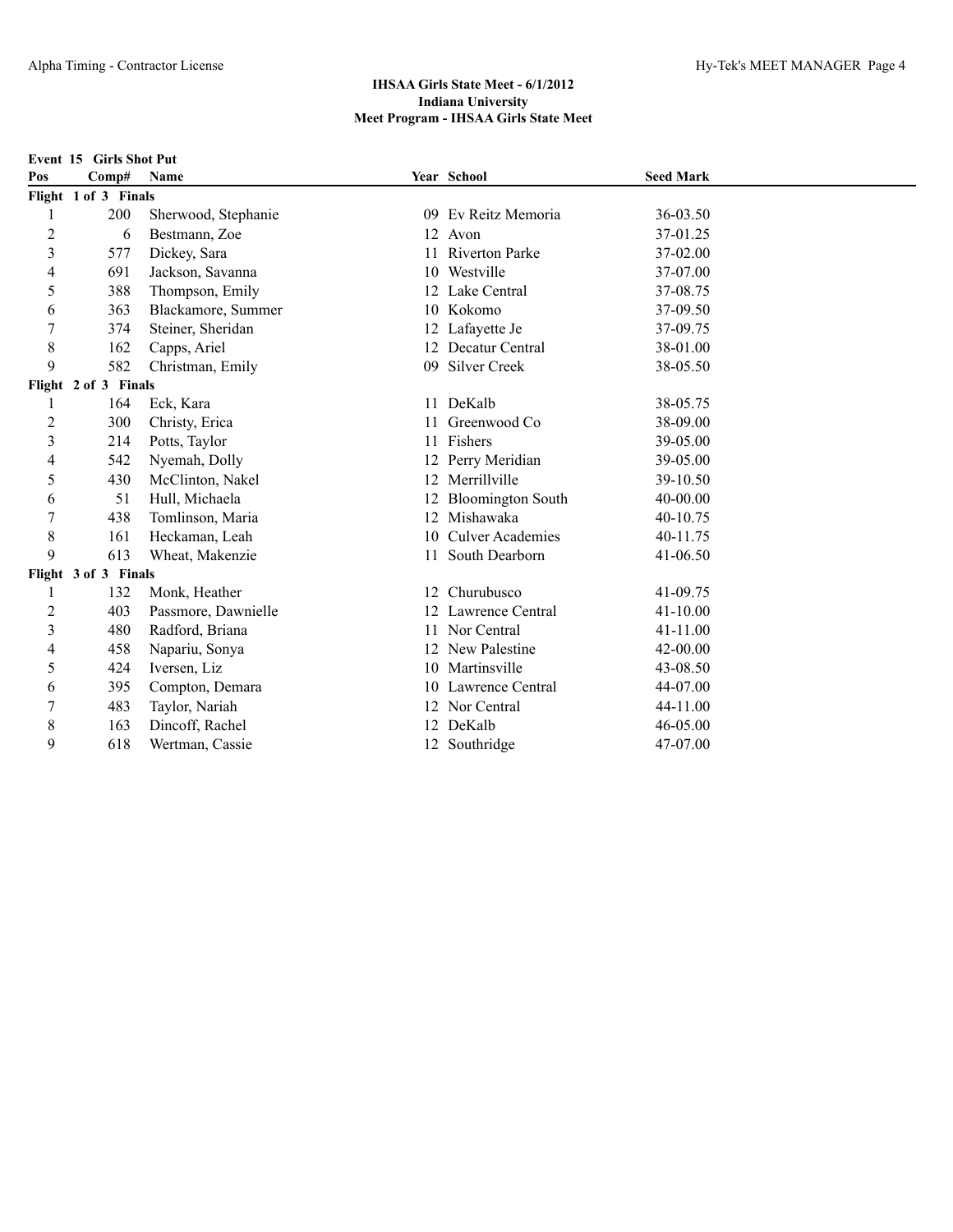| Event 1 | Girls 4x800 Meter Relay       |                                   |                             |                              |
|---------|-------------------------------|-----------------------------------|-----------------------------|------------------------------|
| Lane    | Comp#<br><b>Team</b>          |                                   | Relay                       | <b>Seed Time</b>             |
| Section | 1 of 2 Timed Finals           |                                   |                             |                              |
| $1-1A$  | Chesterton                    |                                   | A                           | 9:37.62                      |
|         | 1) 129 Scott, Kassidy 09      | 2) 128 Schroeder, Tori 12         | 3) 120 Biehl, Rosie 11      | 4) 122 Homme, Kristen 10     |
|         | 5) 121 Giordano, Samantha 11  | 6) 131 Tolin, Josie 09            | 7) 130 Socha, Erin 10       | 8) 119 Arlow, Kelly 09       |
| $5-1B$  | Westfield                     |                                   | A                           | 9:40.19                      |
|         | 1) 684 Leonard, Briana 10     | 2) 685 Rogers, Taylor 09          | 3) 686 Schweizer, Lauren 11 | 4) 688 Wilson, Shelby 10     |
|         | 5) 681 Evans, Vicky 09        | 6) 682 Holland, Adrienne 12       | 7) 683 Lents, Katie 10      | 8) 687 Webb, Shannon 11      |
| $9-1C$  | Perry Central                 |                                   | $\mathbf{A}$                | 9:49.79                      |
|         | 1) 537 Peter, Cathryn 11      | 2) 535 Hagedorn, Melissa 12       | 3) 539 Schwartz, Susan 12   | 4) 536 James, Grace 09       |
|         | 5) 534 Gengelbach, Lindsey 12 | 6) 538 Schwartz, Marie 09         |                             |                              |
| $13-1D$ | Lake Central                  |                                   | A                           | 9:54.38                      |
|         | 1) 379 Carroll, Shelby 12     | $2)$ 387 Peppin, Abbey 09         | 3) 384 Lazic, Tatiana 10    | 4) 391 Willis, Alaina 11     |
|         | 5) 380 Castaneda, Maritza 09  | 6) 389 Triveline, Sarah 09        | 7) 386 Onest, Amanda 11     | 8) 392 Zajac, Megan 09       |
| $2-2A$  | <b>Bloomington North</b>      |                                   | A                           | 9:38.92                      |
|         | 1) 43 Sparks, Christine 11    | 2) 41 Roberts-Hamilton, Isabel 10 | 3) 35 Dukeman, Leigh 11     | 4) 40 Raphael, Kate 10       |
|         | 5) 37 Landrey, Hanna 11       | 6) 39 Newman, Morgan 09           |                             |                              |
| $6-2B$  | Northridge                    |                                   | $\mathbf{A}$                | 9:41.94                      |
|         | 1) 493 Gray, Mackenzie 11     | 2) 496 Schrock, Jennifer 11       | 3) 492 Golden, Olivia 10    | 4) 489 Campbell, Mandy 11    |
|         | 5) 491 Eggleston, Brianna 09  | 6) 494 Rothi, Kayla 11            | 7) 495 Royce, Madie 11      | 8) 490 Cominator, Corinne 11 |
| $10-2C$ | Crown Point                   |                                   | A                           | 9:50.45                      |
|         | 1) 156 McGurk, Kayla 10       | 2) 151 Gulvas, Meghan 12          | 3) 152 Kiran, Carly 12      | 4) 155 McCarroll, Lauren 12  |
|         | 5) 149 Arnold, Jenna 10       | 6) 160 St Amour, Alex 09          |                             |                              |
| $3-3A$  | West Lafayette                |                                   | A                           | 9:39.02                      |
|         | 1) 675 Hubbard, Susan 09      | 2) 676 Lachmund, Grace 11         | 3) 672 Burgess, Bobbie 11   | 4) 673 Daluga, Cailey 11     |
|         | 5) 674 Denton, Grace 10       | 6) 670 Bales, Rachel 09           | 7) 671 Barber, Delaney 09   | 8) 677 Swift, Kelly 12       |
| $7-3B$  | Ben Davis                     |                                   | A                           | 9:42.06                      |
|         | 1) 17 Brahm, Connie 09        | 2) 24 Marrero, Alethia 11         | 3) 27 Moore, Tiaunna 11     | 4) 29 Vandever, Devyn 10     |
|         | 5) 21 Gramer, Kimberly 11     | 6) 28 Speitel, Katelyn 09         | 7) 26 Miller, Hannah 11     |                              |
| $11-3C$ | <b>Brown County</b>           |                                   | $\mathbf{A}$                | 9:50.51                      |
|         | 1) 68 Morris, Madison 11      | 2) 65 Guingrich, Rose 09          | 3) 71 Wininger, Annette 11  | 4) 66 Lewis, Sarah 12        |
|         | 5) 70 Smith, Chelsea 11       | 6) 64 Chapman, Tanner 09          |                             |                              |
| $4-4A$  | Oldenburg Academy             |                                   | A                           | 9:39.03                      |
|         | 1) 511 Maier, Meredith 10     | 2) 512 Ricke, Kirsten 09          | 3) 509 Bruns, Bridget 12    | 4) 510 Kuntz, Ann 12         |
|         | 5) 507 Billingsley, Rachel 10 | 6) 508 Billingsley, Sarah 10      | 7) 513 Unkrich, Courtney 11 |                              |
| 8-4B    | <b>Bloomington South</b>      |                                   | A                           | 9:45.53                      |
|         | 1) 53 Lewandowski, Alexis 09  | 2) 48 Derheimer, Lainey 10        | 3) 57 Tucker, Jennifer 11   | 4) 49 Fickel, Veronica 09    |
|         | 5) 54 Moore, Ivy 09           | 6) 46 Burt, Ali 09                | 7) 58 Wallskog, Melanie 12  | 8) 59 Warzyniak, Alex 10     |
| $12-4C$ | Castle                        |                                   | $\mathbf{A}$                | 9:51.63                      |
|         | 1) 105 Bennett, Ellen 11      | 2) 106 Berkeley, Meredith 12      | 3) 110 Saiko, Morgan 10     | 4) 113 Smith, Peyton 09      |
|         | 5) 109 Louthan, Brooke 12     | 6) 107 Gilkey, Lauren 11          | 7) 112 Seibert, Rachel 09   | 8) 108 Huebner, Hannah 09    |
|         |                               |                                   |                             |                              |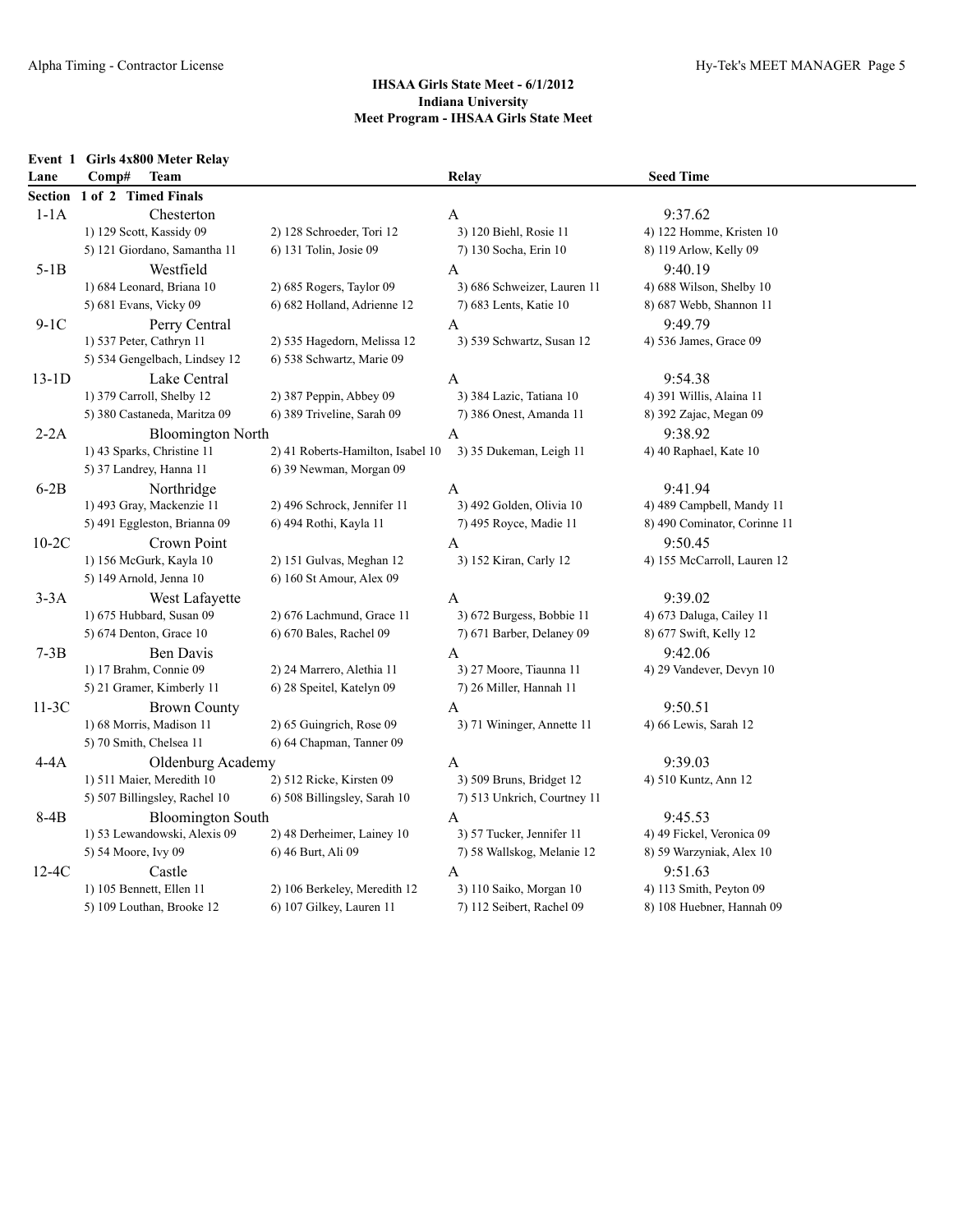|         | Section 2 of 2 Timed Finals(Event 1 Girls 4x800 Meter Relay) |                             |                                 |               |
|---------|--------------------------------------------------------------|-----------------------------|---------------------------------|---------------|
| $1-1A$  | Hamilton Southeastern                                        |                             | A                               | 9:18.64       |
|         | 1) 312 Morgan, Brooke 12                                     | 2) 313 Nichwitz, Rachel 09  | 3) 319 Tatom, Jordan 12         | 4) 323 Zuber. |
|         | 5) 310 King, Jessica 10                                      | 6) 311 Lupton, Molly 10     | 7) 316 Self, Hannah 09          | 8) 321 Wagor  |
| $5-1B$  | Franklin Central                                             |                             | A                               | 9:23.64       |
|         | 1) 273 Jackson, Meredith 12                                  | 2) 276 Taft, Kirsten 12     | 3) 278 Talhelm, Julia 12        | 4) 281 Welch  |
|         | 5) 271 Bowell, Lakin 11                                      | 6) 274 Kendall, Kaitlyn 10  | 7) 277 Talhelm, Carolyn 11      | 8) 275 Noltin |
| $9-1C$  | Plymouth                                                     |                             | A                               | 9:31.74       |
|         | 1) 559 Fisher, Meagan 11                                     | 2) 562 Read, Libbie 09      | 3) 560 Morrow, Maggie 12        | 4) 563 Wrigh  |
|         | 5) 558 Brandt, Emmelyn 10                                    | 6) 561 Patrick, Abby 09     |                                 |               |
| $13-1D$ | North Central (Indianapolis)                                 |                             | A                               | 9:37.42       |
|         | 1) 477 Lohrstorfer, Annie Marianne 12) 478 Long, Madison 11  |                             | 3) 476 Chelales, Erika 10       | 4) 481 Roger  |
|         | 5) 479 Poulsen, Brenna 12                                    | 6) 475 Bittner, Mary 12     | 7) 482 Stephens, Marissa 12     | 8) 484 Wood:  |
| $2-2A$  | Carmel                                                       |                             | A                               | 9:20.81       |
|         | 1) 74 Bennett, Sarah 12                                      | 2) 77 Cotherman, Taylor 12  | 3) 81 Hune, Ariel 11            | 4) 83 Kahre,  |
|         | 5) 79 Genco, Gina 10                                         | 6) 80 Gorin, Diana 09       | 7) 85 Schmitz, Ellen 11         | 8) 87 Trachtn |
| $6-2B$  | Fort Wayne Northrop                                          |                             | $\mathbf{A}$                    | 9:27.71       |
|         | 1) 241 Bolton, Patricia 10                                   | 2) 240 Bolton, Latrice 10   | 3) 246 Mirwaldt, Emma 12        | 4) 245 McGe   |
|         | 5) 247 Osterhout, Lauren 10                                  | 6) 242 Kempf, Connor 11     | 7) 252 Warstler, Cierra 09      |               |
| $10-2C$ | Terre Haute North Vigo                                       |                             | A                               | 9:35.16       |
|         | 1) 621 Conley, Jessi 10                                      | 2) 628 Howes, Megan 11      | 3) 622 Cotterman, Emily 12      | 4) 624 Dicke  |
|         | 5) 625 Goatee, Tapring 11                                    | 6) 623 Curley, Layne 10     | 7) 630 Mullican, Anne 11        | 8) 631 Mund   |
| 14-2D   | Warsaw Community                                             |                             | A                               | 9:37.48       |
|         | 1) 663 Kline, Brooke 12                                      | 2) 658 Fleming, Lilly 12    | 3) 653 Bearss, Ellie 09         | 4) 666 Quick  |
|         | 5) 662 Hooks, Madeline 10                                    | 6) 652 Bearss, Anna 10      | 7) 665 Paton, Kendra 09         | 8) 656 Erba,  |
| $3-3A$  | <b>Indpls Bishop Chatard</b>                                 |                             | A                               | 9:21.91       |
|         | 1) 335 Burch, Arden 12                                       | 2) 333 Barnes, Stephanie 11 | 3) 339 Lux, Emily 11            | 4) 337 Davis. |
|         | 5) 336 Crone, Erin 10                                        | 6) 334 Bell, Maggie 12      | 7) 342 O'Brien, Heather 12      | 8) 343 Wesse  |
| $7-3B$  | Noblesville                                                  |                             | A                               | 9:28.42       |
|         | 1) 464 Crouch, Abby 09                                       | 2) 466 Foley, Kendra 11     | 3) 471 Schuster, Sarah 10       | 4) 472 Studt, |
|         | 5) 465 Dircksen, Katie 11                                    | 6) 467 Kacer, Rachel 11     | 7) 469 Line, Megan 09           | 8) 473 Willm  |
| $11-3C$ | Penn                                                         |                             | A                               | 9:35.40       |
|         | 1) 528 Johnson, Kristen 12                                   | 2) 529 Marlow, Allyssa 11   | 3) 530 Ponce de Leo'n, Erika 12 | 4) 524 Glassf |
|         | 5) 527 Hamilton, Sarah 09                                    | 6) 522 Fahey, Danielle 11   | 7) 532 Quinlan, Emily 12        | 8) 533 Spring |
|         |                                                              |                             |                                 | 9:22.88       |
| $4-4A$  | Carroll (Fort Wayne)<br>1) 103 Stenger, Madison 11           | 2) 93 Geiger, Clarissa 11   | A<br>3) 101 Poynter, Amy 11     | 4) 95 Hippen  |
|         | 5) 91 Chastain, Caitlyn 10                                   | 6) 102 Ruich, Melanie 11    | 7) 98 Metzger, Stacey 09        | 8) 104 Wise,  |
|         |                                                              |                             |                                 |               |
| $8-4B$  | Columbus North                                               |                             | A                               | 9:29.37       |
|         | 1) 141 Sollman, Rachael 11                                   | 2) 142 Thornburg, Macey 12  | 3) 138 Caldwell, Mackenzie 10   | 4) 140 Sims,  |
|         | 5) 139 Hofmeister, Malissa 11                                | 6) 145 Wolfe, Laurel 12     | 7) 137 Bowman, Aly 10           | 8) 144 Wolfe  |
| 12-4C   | Fort Wayne Concordia Lutheran                                |                             | A                               | 9:35.67       |
|         | 1) 224 Easterday, Maryfrances 12                             | 2) 231 Stout, Chelsi 12     | 3) 227 Kanning, Allison 12      | 4) 228 Konov  |
|         | 5) 230 Renken, Lydia 11                                      | 6) 225 Greene, Anna 09      |                                 |               |

1) 319 Tatom, Jordan 12 4) 323 Zuber, Samantha 10 5) 310 King, Jessica 10 6) 311 Lupton, Molly 10 7) 316 Self, Hannah 09 8) 321 Wagoner, Emily 11 1) 278 Talhelm, Julia 12 3) 281 Welch, Haley 10 7) 277 Talhelm, Carolyn 11 8) 275 Nolting, Natalie 11 1) 560 Morrow, Maggie 12 4) 563 Wright, Allie 09

1) 476 Chelales, Erika 10<sup>2</sup> 494 Asia Rogers, Allison 12 7) 482 Stephens, Marissa 12 8) 484 Woods, Mariah 12 1) 81 Hune, Ariel 11 4) 83 Kahre, Lauren 12 5) 79 Genco, Gina 10 6) 80 Gorin, Diana 09 7) 85 Schmitz, Ellen 11 8) 87 Trachtman, Cami 11 1) 246 Mirwaldt, Emma 12 4) 245 McGee, Geral'n 12 7) 252 Warstler, Cierra 09 1) 622 Cotterman, Emily 12 4) 624 Dickerson, Sydney 11 7) 630 Mullican, Anne 11 8) 631 Mundy, Chanli 11 1) 653 Bearss, Ellie 09 4) 666 Quick, Kristin 11 5) 662 Hooks, Madeline 10 6) 652 Bearss, Anna 10 7) 665 Paton, Kendra 09 8) 656 Erba, Ashley 11 1) 335 Burch, Arden 12 2) 333 Barnes, Stephanie 11 3) 339 Lux, Emily 11 4) 337 Davis, Mary 12 7) 342 O'Brien, Heather 12 8) 343 Wessel, Elaine 11 1) 471 Schuster, Sarah 10 4) 472 Studt, Renee 11 7) 469 Line, Megan 09 8) 473 Willman, Helen 12 3) 530 Ponce de Leo'n, Erika 12 4) 524 Glassford, Sophie 12 7) 532 Quinlan, Emily 12 8) 533 Spring, Frankie 09 3) 101 Poynter, Amy 11 4) 95 Hippensteel, Olivia 11 7) 98 Metzger, Stacey 09 8) 104 Wise, Londyn 10 3) 138 Caldwell, Mackenzie 10 4) 140 Sims, Gabby 10 7) 137 Bowman, Aly 10 8) 144 Wolfe, Caryn 11

1) 227 Kanning, Allison 12 3) 228 Konow, Marina 10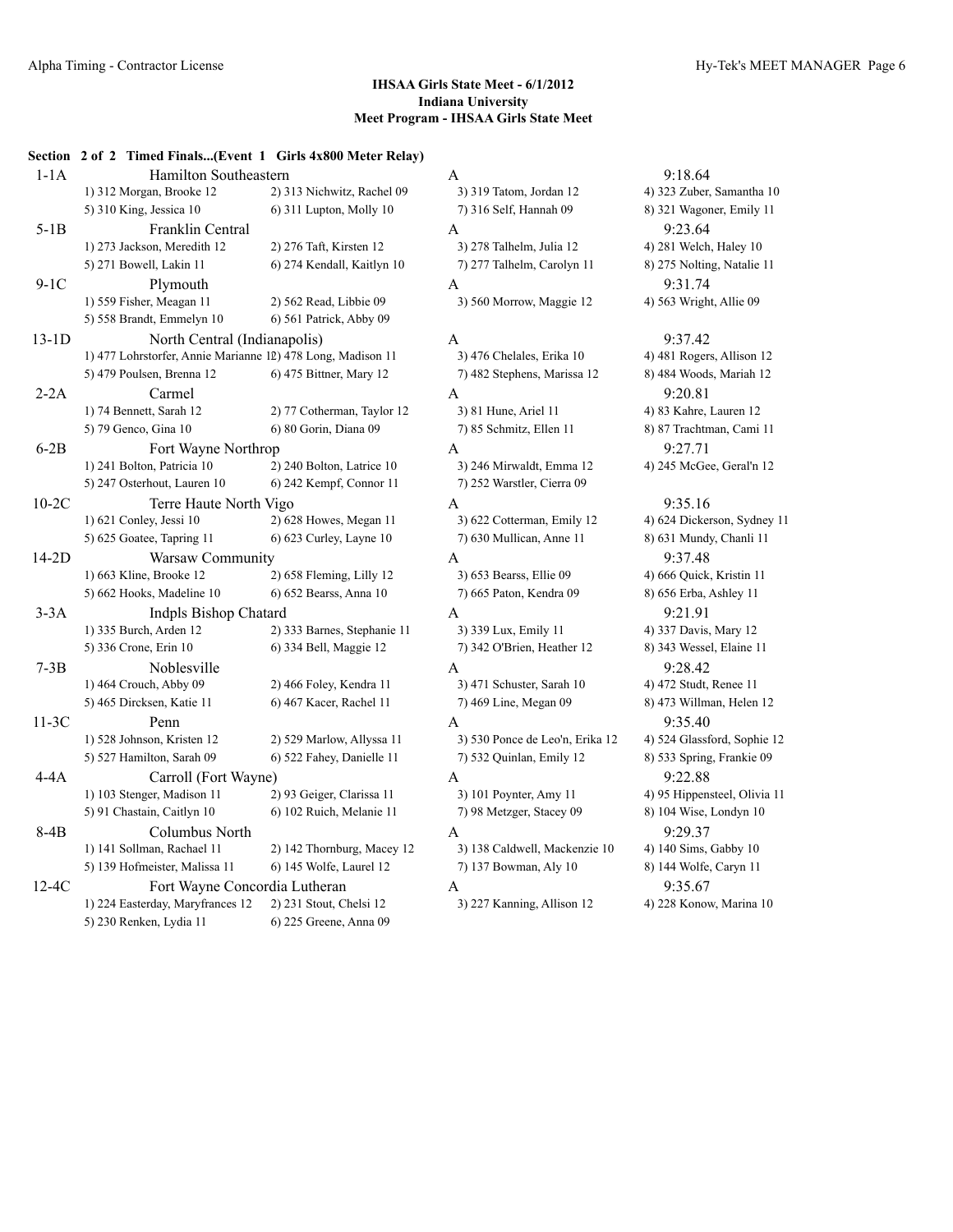#### **Event 2 Girls 100 Meter Dash**

| Lane             | Comp#               | <b>Name</b>        |    | Year School         | <b>Seed Time</b> |  |
|------------------|---------------------|--------------------|----|---------------------|------------------|--|
|                  | Heat 1 of 3 Prelims |                    |    |                     |                  |  |
|                  | 301                 | Evans, Kailey      |    | 12 Greenwood Co     | 12.77            |  |
| $\overline{c}$   | 486                 | McConchie, Paige   | 10 | North Vermillion    | 12.58            |  |
| $\overline{3}$   | 187                 | Shamell, Rashawnda |    | 12 Evansville North | 12.44            |  |
| 4                | 547                 | Haney, Morgan      |    | 10 Pike             | 12.19            |  |
| 5                | 332                 | Wise, Katie        |    | 12 Indian Creek     | 11.92            |  |
| 6                | 428                 | Harper, Airrica    | 11 | Merrillville        | 12.26            |  |
| 7                | 439                 | Wakes, Chelsey     | 11 | Mishawaka           | 12.48            |  |
| 8                | 248                 | Scott, Alexis      |    | 10 F W Northrop     | 12.59            |  |
| 9                | 217                 | White, Bre         |    | 10 Fishers          | 12.80            |  |
|                  | Heat 2 of 3 Prelims |                    |    |                     |                  |  |
| 1                | 8                   | Johnson, Colby     | 12 | Bedford N.L.        | 12.74            |  |
| $\overline{c}$   | 307                 | Goggans, Brittany  | 10 | Hamilton Sou        | 12.56            |  |
| $\mathfrak{Z}$   | 660                 | Harvuot, Ann       | 10 | Warsaw Community    | 12.43            |  |
| 4                | 588                 | McKinney, Aaliyah  |    | 12 South Bend Adams | 12.23            |  |
| 5                | 556                 | Yeadon, Morgan     |    | 12 Pike             | 12.00            |  |
| 6                | 417                 | Stewart, Peyton    |    | 09 Lawrence North   | 12.34            |  |
| $\boldsymbol{7}$ | 285                 | Borders, Arielle   | 11 | Gary Wallace        | 12.54            |  |
| 8                | 647                 | Parker, Shannon    |    | 12 Warren Central   | 12.62            |  |
| 9                | 579                 | McNeely, Morgan    |    | 11 Scottsburg       | 12.82            |  |
|                  | Heat 3 of 3 Prelims |                    |    |                     |                  |  |
| 1                | 190                 | Armstead, Aaliyah  |    | 09 Ev Reitz Memoria | 12.70            |  |
| 2                | 619                 | Fowler, Ann        |    | 11 Tecumseh         | 12.55            |  |
| 3                | 361                 | Mulloy, Leanna     |    | 10 Kankakee Valley  | 12.41            |  |
| 4                | 269                 | Thomas, Brionna    |    | 10 Fort Wayne Wayne | 12.26            |  |
| 5                | 555                 | Yeadon, Chelsea    |    | 11 Pike             | 12.17            |  |
| 6                | 18                  | Butler, Anietra    |    | 12 Ben Davis        | 12.35            |  |
| 7                | 396                 | Dulaney, Naiomi    |    | Lawrence Central    | 12.54            |  |
| 8                | 330                 | Nelson, Ariane     |    | Homestead           | 12.62            |  |
| 9                | 463                 | Harrod, Alecia     |    | 11 New Washington   | 12.86            |  |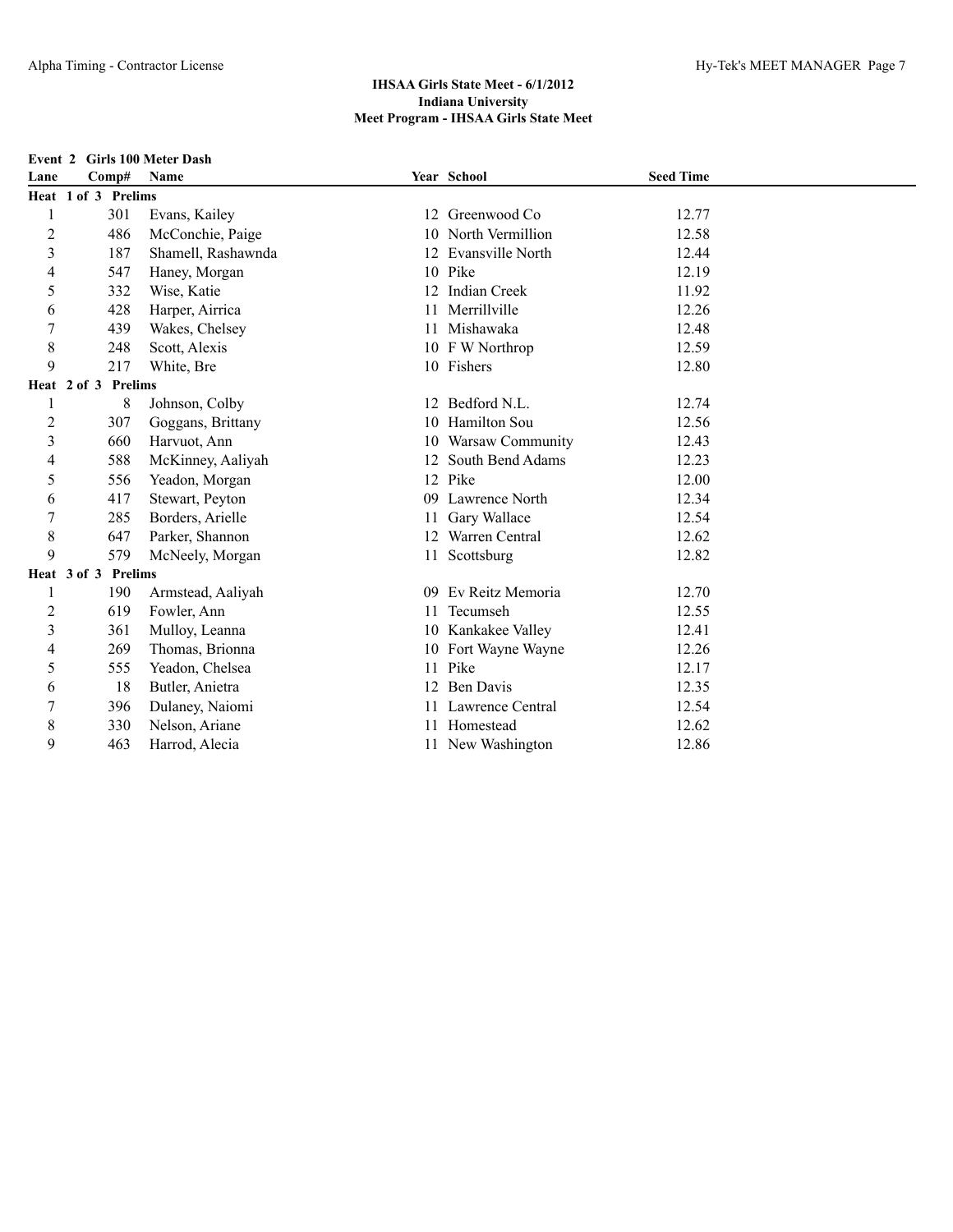#### **Event 3 Girls 100 Meter Hurdles**

| Lane                     | Comp#                         | Name              |    | Year School          | <b>Seed Time</b> |  |
|--------------------------|-------------------------------|-------------------|----|----------------------|------------------|--|
|                          | Heat 1 of 3 Prelims           |                   |    |                      |                  |  |
|                          | 461                           | Zehner, Corinne   |    | 12 New Palestine     | 15.58            |  |
| $\overline{2}$           | 356                           | Ertel, Keri       | 09 | Jennings County      | 15.25            |  |
| $\overline{3}$           | 638                           | Swenson, Kassidy  | 11 | Valparaiso           | 15.13            |  |
| 4                        | 429                           | Holmes, Jaleesa   | 12 | Merrillville         | 14.85            |  |
| 5                        | 689                           | Carpenter, Skyler |    | 12 Westview          | 14.24            |  |
| 6                        | 11                            | Hankenson, Holly  |    | 10 Bellmont          | 14.96            |  |
| 7                        | 632                           | Porter, Keirra    | 09 | TH North             | 15.14            |  |
| 8                        | 169                           | Ashba, Olivia     | 11 | Edgewood             | 15.27            |  |
| 9                        | 183                           | Record, Kiersten  |    | 10 Ev Mater Dei      | 15.68            |  |
|                          | Heat 2 of 3 Prelims           |                   |    |                      |                  |  |
| 1                        | 422                           | Walton, Keeana    |    | 11 Maconaquah        | 15.43            |  |
| 2                        | 197                           | Martin, Jenna     | 11 | Ev Reitz Memoria     | 15.23            |  |
| $\mathfrak{Z}$           | 589                           | Moore, Dezha      | 10 | South Bend Adams     | 15.11            |  |
| $\overline{\mathcal{L}}$ | 604                           | Chamblee, Mikaila |    | 12 S.B. St. Joe      | 14.84            |  |
| 5                        | 250                           | Taylor, Demetra   |    | 12 F W Northrop      | 14.29            |  |
| 6                        | 289                           | Mabone, Kortney   |    | 12 Gary West Side    | 15.01            |  |
| 7                        | 574                           | Lemons, Jalencia  |    | 12 Richmond          | 15.17            |  |
| 8                        | $\mathbf{1}$                  | Davis, Kalyn      |    | 12 Anderson          | 15.28            |  |
| 9                        | 33                            | Clements, Trinity |    | 09 Bloomington North | 15.75            |  |
|                          | Heat 3 of 3<br><b>Prelims</b> |                   |    |                      |                  |  |
| 1                        | 73                            | Ncube, Sibong     | 11 | Brownsburg           | 15.39            |  |
| $\overline{c}$           | 213                           | Lanthier, Jackie  |    | 12 Fishers           | 15.22            |  |
| $\overline{3}$           | 303                           | Brown, Sierra     |    | 10 Hamilton Heights  | 15.02            |  |
| 4                        | 399                           | Holder, Montayla  |    | 12 Lawrence Central  | 14.79            |  |
| 5                        | 221                           | Black, Symone     |    | 10 F W Conc          | 14.74            |  |
| 6                        | 296                           | Yoder, Liana      |    | 12 Goshen            | 15.02            |  |
| 7                        | 444                           | Meier, Alex       |    | 12 Munster           | 15.21            |  |
| 8                        | 474                           | Akande, Morayo    |    | 12 Nor Central       | 15.34            |  |
| 9                        | 56                            | Pedersen, Hallie  |    | 10 Bloomington South | 15.98            |  |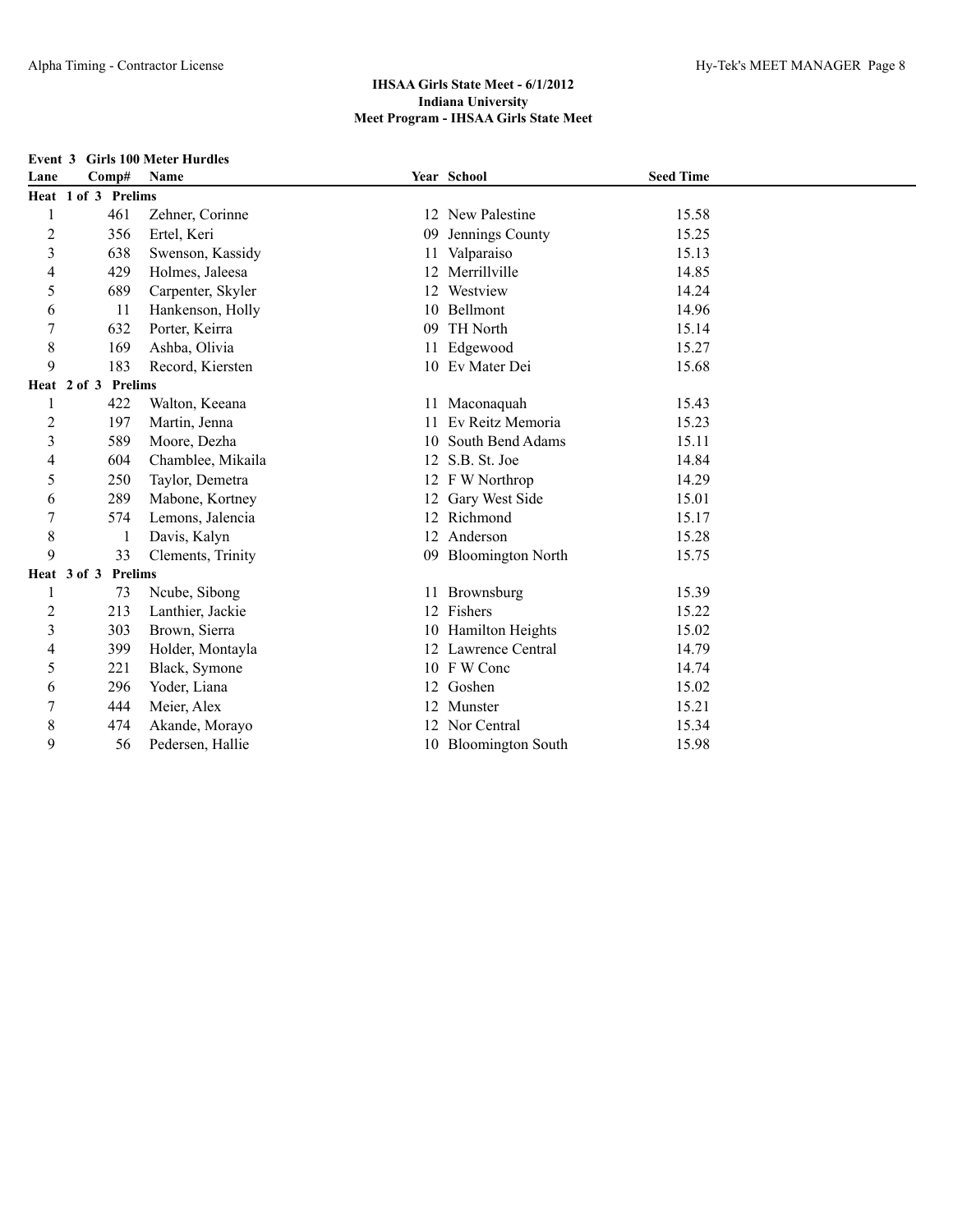#### **Event 4 Girls 200 Meter Dash**

| Lane                    |                     | Comp# | Name               |    | Year School          | <b>Seed Time</b> |  |
|-------------------------|---------------------|-------|--------------------|----|----------------------|------------------|--|
|                         | Heat 1 of 3 Prelims |       |                    |    |                      |                  |  |
|                         |                     | 317   | Seymour, Kayla     |    | 10 Hamilton Sou      | 26.57            |  |
| $\overline{c}$          |                     | 611   | Garner, Allison    | 12 | S.B. Washington      | 26.05            |  |
| $\overline{3}$          |                     | 330   | Nelson, Ariane     | 11 | Homestead            | 25.72            |  |
| 4                       |                     | 556   | Yeadon, Morgan     |    | 12 Pike              | 24.47            |  |
| 5                       |                     | 332   | Wise, Katie        |    | 12 Indian Creek      | 25.22            |  |
| 6                       |                     | 588   | McKinney, Aaliyah  | 12 | South Bend Adams     | 25.32            |  |
| $\overline{7}$          |                     | 603   | Carroll, Morgan    |    | 12 S.B. St. Joe      | 25.85            |  |
| $\,$ 8 $\,$             |                     | 647   | Parker, Shannon    |    | 12 Warren Central    | 26.06            |  |
| 9                       |                     | 216   | Weisenbach, Erin   |    | 11 Fishers           | 26.59            |  |
|                         | Heat 2 of 3 Prelims |       |                    |    |                      |                  |  |
| 1                       |                     | 580   | Royalty, Maggie    |    | 12 Seymour           | 26.55            |  |
| $\overline{2}$          |                     | 619   | Fowler, Ann        |    | 11 Tecumseh          | 26.00            |  |
| $\overline{\mathbf{3}}$ |                     | 244   | McGee, Amber       |    | 09 F W Northrop      | 25.70            |  |
| 4                       |                     | 269   | Thomas, Brionna    |    | 10 Fort Wayne Wayne  | 24.95            |  |
| 5                       |                     | 396   | Dulaney, Naiomi    |    | 11 Lawrence Central  | 25.17            |  |
| 6                       |                     | 555   | Yeadon, Chelsea    |    | 11 Pike              | 25.24            |  |
| 7                       |                     | 361   | Mulloy, Leanna     |    | 10 Kankakee Valley   | 25.87            |  |
| 8                       |                     | 454   | Fluegel, Nicole    |    | 12 New Palestine     | 26.14            |  |
| 9                       |                     | 567   | Solis, Charmaine   |    | 10 Providence        | 26.74            |  |
|                         | Heat 3 of 3 Prelims |       |                    |    |                      |                  |  |
| 1                       |                     | 697   | Davis, Mariah      |    | 12 Zionsville        | 26.25            |  |
| 2                       |                     | 285   | Borders, Arielle   | 11 | Gary Wallace         | 25.94            |  |
| $\mathfrak{Z}$          |                     | 411   | Hammond, Christa   |    | 12 Lawrence North    | 25.57            |  |
| 4                       |                     | 12    | Harvey, Alexis     |    | 11 Bellmont          | 25.06            |  |
| 5                       |                     | 547   | Haney, Morgan      |    | 10 Pike              | 25.12            |  |
| 6                       |                     | 428   | Harper, Airrica    | 11 | Merrillville         | 25.36            |  |
| 7                       |                     | 187   | Shamell, Rashawnda |    | 12 Evansville North  | 25.93            |  |
| 8                       |                     | 347   | Mehne, Darian      | 11 | Jasper               | 26.18            |  |
| 9                       |                     | 55    | Morrone, Emily     |    | 09 Bloomington South | 26.81            |  |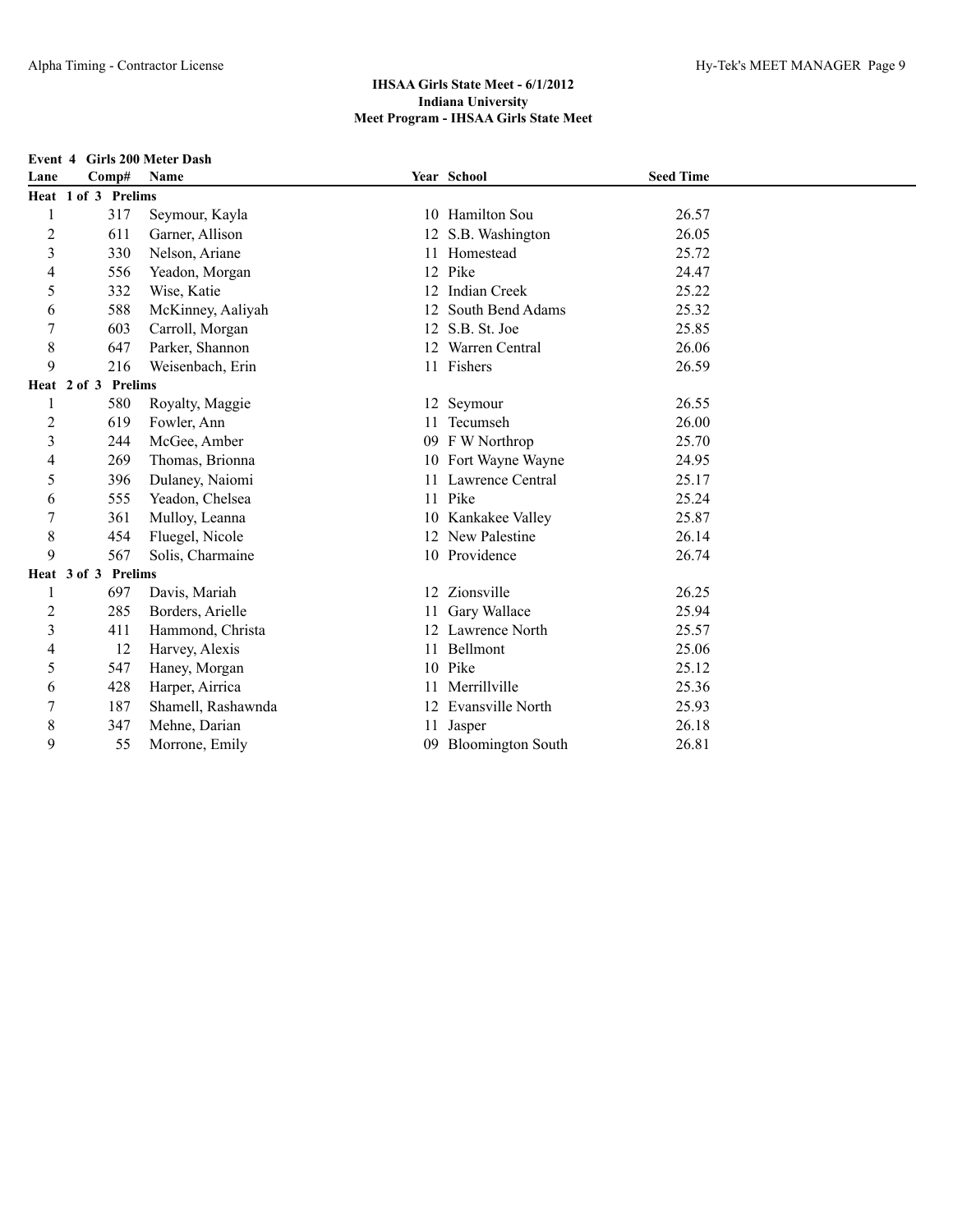| Event 5   |       | <b>Girls 1600 Meter Run</b> |    |                          |                  |  |
|-----------|-------|-----------------------------|----|--------------------------|------------------|--|
| Lane      | Comp# | Name                        |    | Year School              | <b>Seed Time</b> |  |
|           |       | Section 1 of 1 Timed Finals |    |                          |                  |  |
| $5-1A$    | 283   | Hostetler, Abigail          |    | 10 Fremont               | 5:01.35          |  |
| $4-1B$    | 473   | Willman, Helen              |    | 12 Noblesville           | 5:01.08          |  |
| $11-1C$   | 237   | Rauch, Tiffany              |    | 12 F W North Side        | 5:09.71          |  |
| $6-2A$    | 135   | Roush, Samantha             |    | 10 Columbia City         | 5:04.58          |  |
| $7-2B$    | 490   | Cominator, Corinne          |    | 11 Northridge            | 5:04.97          |  |
| $12-2C$   | 117   | Schoettmer, Victoria        | 11 | Center Grove             | 5:10.41          |  |
| $1-3A$    | 166   | Neeley, Bethany             | 11 | Eastern (Gre             | 4:53.23          |  |
| $8-3B$    | 297   | Weatherford, Colleen        | 11 | Greencastle              | 5:06.39          |  |
| $13-3C$   | 59    | Warzyniak, Alex             | 10 | <b>Bloomington South</b> | 5:10.99          |  |
| $2-4A$    | 313   | Nichwitz, Rachel            | 09 | Hamilton Sou             | 4:58.61          |  |
| $9-4B$    | 327   | Crews, Sienna               | 09 | Heritage Hills           | 5:07.55          |  |
| $14-4C$   | 85    | Schmitz, Ellen              | 11 | Carmel                   | 5:11.85          |  |
| $3-5A$    | 72    | Bess, Laura                 |    | 12 Brownsburg            | 4:59.38          |  |
| $10-5B$   | 540   | Casey, Kieran               |    | 10 Perry Meridian        | 5:08.58          |  |
| $15-5C$   | 74    | Bennett, Sarah              |    | 12 Carmel                | 5:13.10          |  |
| $16-6A$   | 277   | Talhelm, Carolyn            |    | 11 Franklin Central      | 5:13.27          |  |
| $21-6B$   | 5     | Abramson, Malyka            | 09 | Avon                     | 5:14.97          |  |
| $26-6C$   | 485   | Bosler, Ashton              | 09 | North Harrison           | 5:19.20          |  |
| $17-7A$   | 122   | Homme, Kristen              | 10 | Chesterton               | 5:13.30          |  |
| $22-7B$   | 634   | Thiede, Nikki               | 10 | <b>TH</b> South          | 5:16.32          |  |
| 27-7C     | 581   | Turner, Savannah            | 11 | Shakamak                 | 5:23.73          |  |
| $18-8A$   | 346   | Macanally, Emma             |    | Indpls Cathedral         | 5:13.55          |  |
| $23 - 8B$ | 336   | Crone, Erin                 | 10 | Chatard                  | 5:17.42          |  |
| 19-9A     | 612   | Werner, Kyleigh             | 09 | South Centra             | 5:14.12          |  |
| 24-9B     | 302   | Austin, Taylor              | 11 | Griffith                 | 5:18.29          |  |
| $20-10A$  | 510   | Kuntz, Ann                  |    | Oldenburg Academy        | 5:14.63          |  |
| 25-10B    | 172   | Moore, Sierra               | 09 | <b>Elkhart Memorial</b>  | 5:18.53          |  |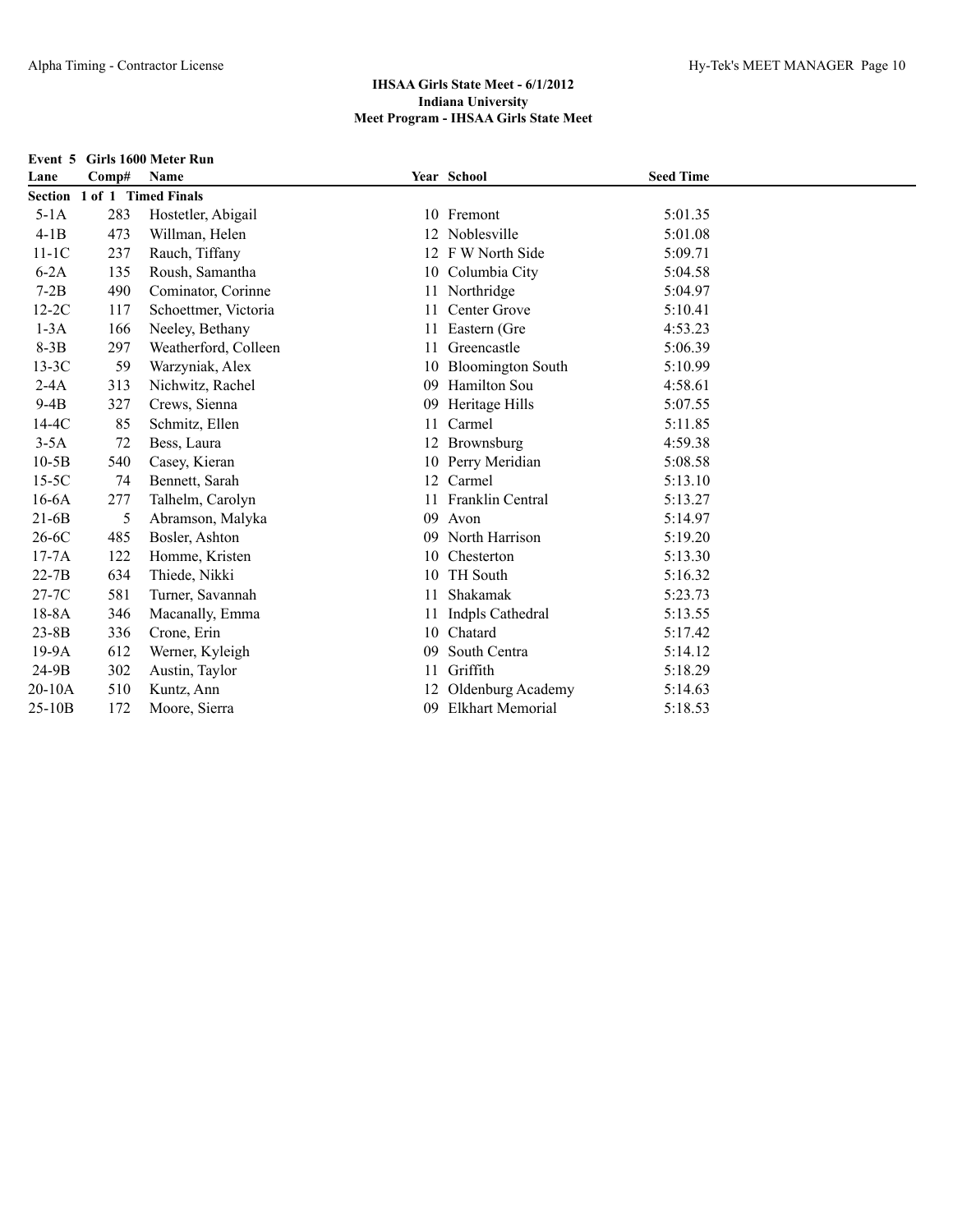## **Event 6 Girls 4x100 Meter Relay**

| Lane    | Comp#<br><b>Team</b>         |                               | Relay                         | <b>Seed Time</b>              |  |
|---------|------------------------------|-------------------------------|-------------------------------|-------------------------------|--|
| Section | 1 of 3 Timed Finals          |                               |                               |                               |  |
|         | New Albany                   |                               | A                             | 50.72                         |  |
|         | 1) 451 Stubbins, Markayla 11 | 2) 449 Palmer, Courtney 9     | 3) 450 Palmer, Lauren 12      | 4) 445 Bethel, Jayla 10       |  |
|         | 5) 446 Kessinger, Lauren 9   | 6) 448 Milam, Ryan 9          | 7) 447 Milam, Reid 11         | 8) 452 Williams, Nykyeona 9   |  |
| 2       | <b>Bloomington North</b>     |                               | A                             | 50.35                         |  |
|         | 1) 32 Blair, Crystal 11      | 2) 33 Clements, Trinity 09    | 3) 31 Afoaku, Amala 12        | 4) 44 Warfield-Cross, Shai 11 |  |
|         | 5) 42 Sampson, Alyssa 10     |                               |                               |                               |  |
| 3       | Evansville North             |                               | A                             | 50.29                         |  |
|         | 1) 188 Smith, Kelsey 11      | 2) 185 Carlile, Kayla 12      | 3) 189 Snaden, Demetria 12    | 4) 187 Shamell, Rashawnda 12  |  |
|         | 5) 184 Bettag, Kaylee 09     | 6) 186 McMiller, Caitlyn 11   |                               |                               |  |
| 4       | Richmond                     |                               | A                             | 49.92                         |  |
|         | 1) 574 Lemons, Jalencia 12   | 2) 576 Taylor, Brooklyn 11    | 3) 573 Hogg, Lanaeya 09       | 4) 572 Hampton, Whitney 11    |  |
|         | 5) 571 Green, Tyairrah 10    | 6) 569 Carlin, Stormy 09      | 7) 575 Lewis, Sommer 11       | 8) 570 Conley, Chloe 10       |  |
| 5       | Evansville Reitz Memorial    |                               | A                             | 49.99                         |  |
|         | 1) 190 Armstead, Aaliyah 09  | 2) 197 Martin, Jenna 11       | 3) 198 Mulzer, Morgan 11      | 4) 196 Krampe, Kynedi 11      |  |
|         | 5) 191 Effinger, Paige 10    | 6) 194 Gossman, April 10      | 7) 199 Shakun, Elaina 09      |                               |  |
| 6       | Gary West Side               |                               | A                             | 50.13                         |  |
|         | 1) 288 Lampley, Ami 10       | 2) 290 Mabone, Vanesah 10     | 3) 293 Stewart, Ashley 11     | 4) 292 Stalling, Ivorie 09    |  |
|         | 5) 289 Mabone, Kortney 12    | 6) 291 Moore, Keona 11        | 7) 287 Eldridge, Crystal 09   | 8) 286 Brister, Kayla 11      |  |
| 7       | Zionsville                   |                               | $\mathbf{A}$                  | 50.67                         |  |
|         | 1) 695 Bouwkamp, Keila 11    | 2) 697 Davis, Mariah 12       | 3) 698 Duffey, Kristen 11     | 4) 699 Kollias, Keegan 10     |  |
|         | 5) 694 Bleakman, Emma 09     | 6) 696 Coval, Julie 11        | 7) 700 Sinclair, Mackenzie 11 | 8) 701 Zarvos, Lena 09        |  |
| 8       | <b>Evansville Bosse</b>      |                               | $\overline{A}$                | 50.94                         |  |
|         | 1) 173 Cabell, Ciara 11      | 2) 180 Washington, Jasmine 10 | 3) 174 Christian, Brittney 12 | 4) 175 Hunter, Yamani 09      |  |
|         | 5) 179 Robinson, Rachel 12   |                               |                               |                               |  |
| 9       | Jeffersonville               |                               | A                             | 51.48                         |  |
|         | 1) 353 Lewis, Chelsea 09     | 2) 350 Fugate, Haley 11       | 3) 354 Nesbeth, Michaela 11   | 4) 355 Roberson, LaVada 12    |  |
|         | 5) 349 Cook, Devyn 10        | 6) 351 Haleem, Jada 09        | 7) 352 Hines, Taylor 11       |                               |  |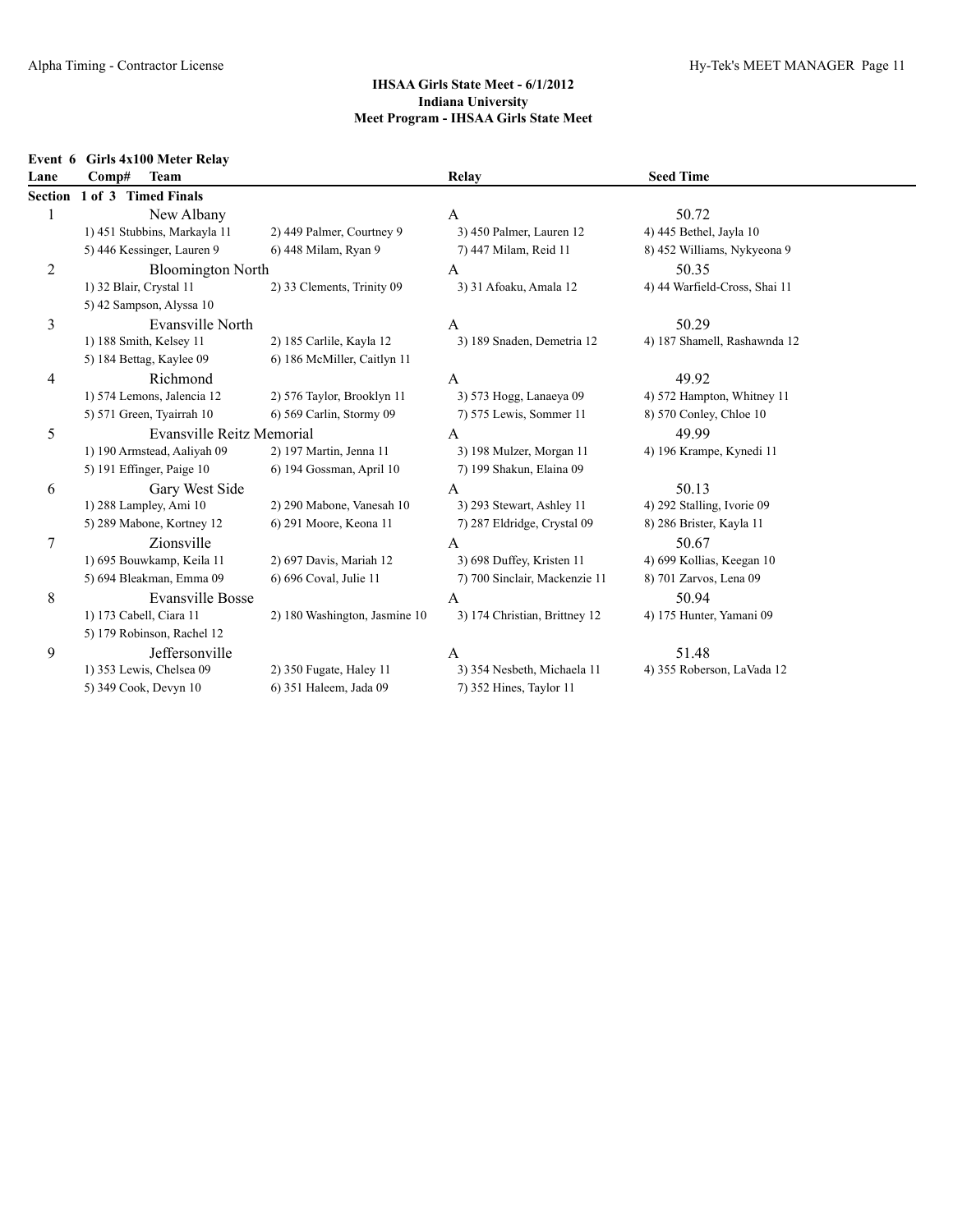|   | Section 2 of 3 Timed Finals(Event 6 Girls 4x100 Meter Relay) |                                                           |                              |                            |
|---|--------------------------------------------------------------|-----------------------------------------------------------|------------------------------|----------------------------|
|   | Fort Wayne North Side                                        |                                                           | A                            | 49.74                      |
|   | 1) 233 Jenkins, Jasmine 09                                   | 2) 234 Martin, Niqueria 10                                | 3) 238 Rucker, Shaniqua 10   | 4) 236 Morris, Dyamond 10  |
|   | 5) 235 Moore, Diedre' 10                                     |                                                           |                              |                            |
| 2 | New Palestine                                                |                                                           | $\mathsf{A}$                 | 49.55                      |
|   | 1) 454 Fluegel, Nicole 12                                    | 2) 461 Zehner, Corinne 12                                 | 3) 456 Kehrt, Lauren 12      | 4) 460 Schonauer, Faith 09 |
|   | 5) 457 Matus, Katie 11                                       | 6) 455 Joray, Lauren 11                                   |                              |                            |
| 3 | Warren Central                                               |                                                           | A                            | 49.21                      |
|   | 1) 643 Clay, Dajaie 11                                       | 2) 644 Finley, Ayrelle 10                                 | 3) 646 Jackson, Oschtisha 10 | 4) 647 Parker, Shannon 12  |
|   | 5) 642 Anderson, Ashley 12                                   | 6) 648 Pennington, Keishiana 11                           | 7) 650 Redmon, Caitlyn 09    | 8) 651 Taylor, Natalia 10  |
| 4 | Merrillville                                                 |                                                           | A                            | 48.98                      |
|   | 1) 433 Thomas, Jazmyn 12                                     | 2) 428 Harper, Airrica 11                                 | 3) 432 Peppers, Anjelica 11  | 4) 429 Holmes, Jaleesa 12  |
|   | 5) 431 Norwood, Dariah 09                                    | 6) 434 Winston, Shermika 12                               | 7) 435 Worrell, Taylar 12    |                            |
| 5 | Fishers                                                      |                                                           | A                            | 49.08                      |
|   | 1) 205 Cseresznyes, Zoey 10                                  | 2) 208 Harris, Allie 09                                   | 3) 216 Weisenbach, Erin 11   | 4) 217 White, Bre 10       |
|   | 5) 206 George, Haley 09                                      | 6) 209 Hupp, Brooke 09                                    | 7) 213 Lanthier, Jackie 12   | 8) 218 Zeiner, Ashley 11   |
| 6 | Fort Wayne Snider                                            |                                                           | A                            | 49.12                      |
|   | 1) 253 Hicks, Christiana 11                                  | 2) 258 Wallace-Coleman, Riyanna 113) 255 Posey, Mariah 10 |                              | 4) 260 Wimby, Enissa 10    |
|   | 5) 257 Tippmann, Alixandria 11                               | 6) 254 Moore, Bryanna 11                                  | 7) 259 White, Tayler 11      | 8) 256 Smith, Karrina 10   |
| 7 | <b>Norwell</b>                                               |                                                           | A                            | 49.69                      |
|   | 1) 498 Beckstein, Kendall 10                                 | 2) 499 Eckert, Corinne 12                                 | 3) 500 Harness, Olivia 10    | 4) 501 Markley, Paige 09   |
|   | 5) 502 Scobey, Kara 11                                       | 6) 503 Shapley, Caroline 09                               | 7) 504 Shapley, Olivia 12    | 8) 505 Wall, Alex 11       |
| 8 | Fort Wayne Concordia Lutheran                                |                                                           | $\mathbf{A}$                 | 49.81                      |
|   | 1) 221 Black, Symone 10                                      | 2) 222 Coopwood, Kennedy 11                               | 3) 223 Dixie, Jacqueline 11  | 4) 232 Zilz, Emily 09      |
|   | 5) 227 Kanning, Allison 12                                   | 6) 226 Jenkins, Jordan 12                                 |                              |                            |
| 9 | Kokomo                                                       |                                                           | A                            | 49.82                      |
|   | 1) 367 Lancaster, Brianna 10                                 | 2) 368 Martin, Ma-ryssa 10                                | 3) 370 Pugh, Raven 10        | 4) 371 Wallace, Iesha 10   |
|   | 5) 366 Fowler, Brayana 11                                    | 6) 365 Fletcher, Stacia 12                                | 7) 364 Cole, Darryelle 09    | 8) 372 Young, Sharde 09    |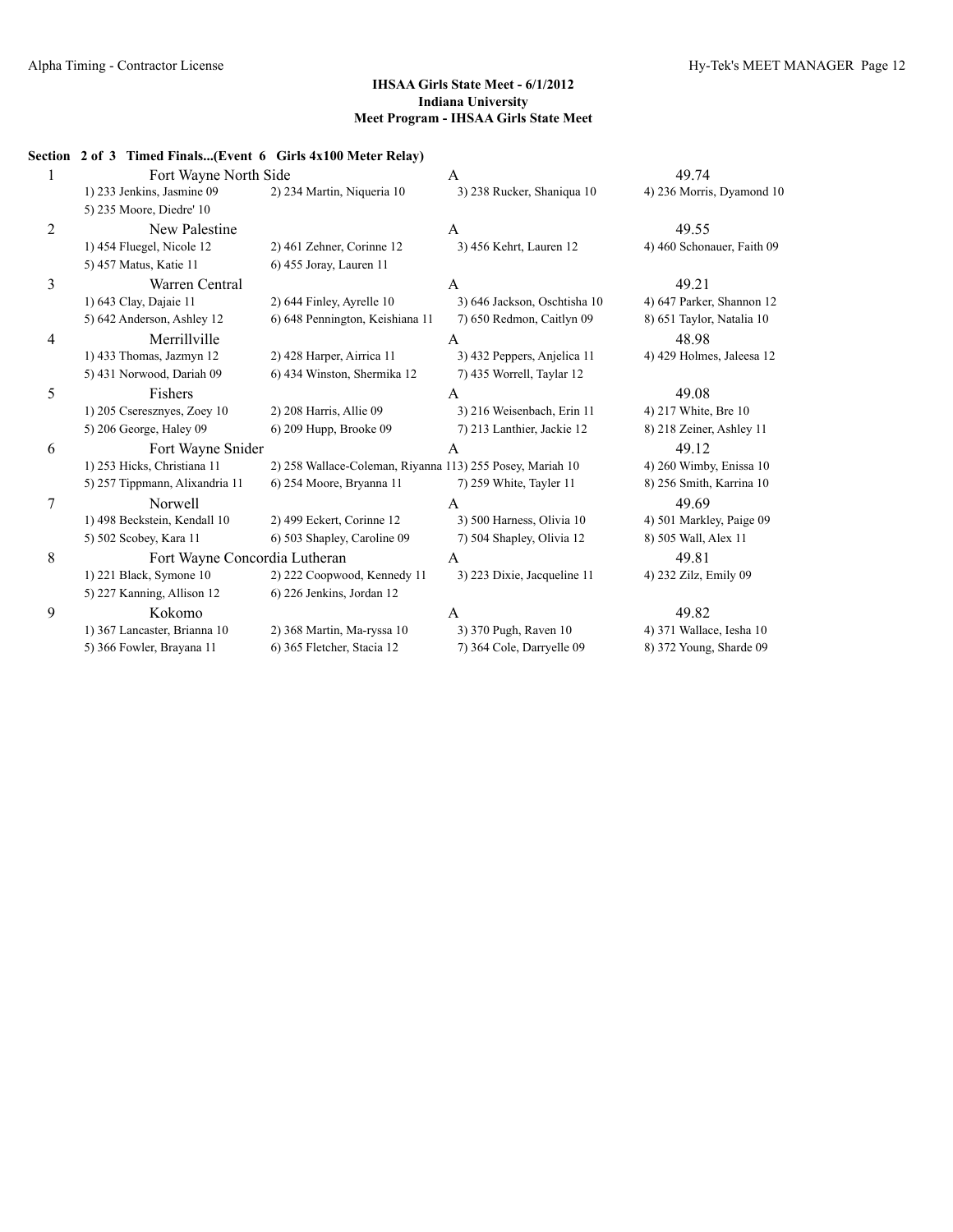|   | Section 3 of 3 Timed Finals(Event 6 Girls 4x100 Meter Relay) |                             |                             |                                                                 |
|---|--------------------------------------------------------------|-----------------------------|-----------------------------|-----------------------------------------------------------------|
|   | South Bend Adams                                             |                             | A                           | 48.82                                                           |
|   | 1) 593 Williams, Georgia 12                                  | 2) 586 Locke, Ashley 12     | 3) 592 Stoner, Chrishana 12 | 4) 588 McKinney, Aaliyah 12                                     |
|   | 5) 587 Manley, Sidney 09                                     | 6) 591 Nelson, Jessica 10   | 7) 585 Jerue, Ashley 10     | 8) 584 Ellis, Maiya 11                                          |
| 2 | Hamilton Southeastern                                        |                             | A                           | 48.52                                                           |
|   | 1) 304 Allaben, Hannah 10                                    | 2) 317 Seymour, Kayla 10    | 3) 307 Goggans, Brittany 10 | 4) 322 Wigfall, Keyandra 11                                     |
|   | 5) 305 Carver, Indya 11                                      | 6) 306 Goens, Katherine 11  | 7) 314 Percival, Katie 11   |                                                                 |
| 3 | Fort Wayne Wayne                                             |                             | A                           | 48.33                                                           |
|   | 1) 262 Britt, Brittney 11                                    | 2) 263 Long, Wanda 12       | 3) 268 Simmons, Denaesia 10 | 4) 269 Thomas, Brionna 10                                       |
|   | 5) 266 Moore, Imani 12                                       | 6) 267 Sanders, Sh'Toya 09  |                             | 7) 264 Martin-Shuttleworth, Teshlynr8) 265 McKinley, Sarrina 09 |
| 4 | Pike                                                         |                             | A                           | 47.23                                                           |
|   | 1) 547 Haney, Morgan 10                                      | 2) 551 McFadden, Jasmine 12 | 3) 555 Yeadon, Chelsea 11   | 4) 556 Yeadon, Morgan 12                                        |
|   | 5) 546 Greene, Veeloni 10                                    | 6) 553 Smith, Jazmine 12    | 7) 545 Gray, Ariel 09       | 8) 550 Jackson, Kim 09                                          |
| 5 | Fort Wayne Northrop                                          |                             | A                           | 47.36                                                           |
|   | 1) 251 Taylor, Jaquell 10                                    | 2) 249 Skelton, Makelle 11  | 3) 244 McGee, Amber 09      | 4) 248 Scott, Alexis 10                                         |
|   | 5) 250 Taylor, Demetra 12                                    | 6) 239 Arnold, Dejah 10     | 7) 243 Krantz, Jailyn 09    |                                                                 |
| 6 | <b>Ben Davis</b>                                             |                             | A                           | 47.80                                                           |
|   | 1) 18 Butler, Anietra 12                                     | 2) 19 Caudle, Maya 10       | 3) 22 Jones, Amber 11       | 4) 25 Mason, MaKaria 10                                         |
|   | 5) 20 Fisher, Moriah 10                                      | 6) 23 Jones, Briana 11      |                             |                                                                 |
| 7 | Lawrence North                                               |                             | A                           | 48.69                                                           |
|   | 1) 408 Brooks, Majaica 11                                    | 2) 410 Cooper, Lamina 09    | 3) 417 Stewart, Peyton 09   | 4) 411 Hammond, Christa 12                                      |
|   | 5) 413 Hathaway, Kennedy 11                                  | 6) 415 Rhymes, Andrea 12    | 7) 412 Hankins, Jordan 09   |                                                                 |
| 8 | Lake Central                                                 |                             | A                           | 48.88                                                           |
|   | 1) 381 Evans, LeVisa 12                                      | 2) 378 Brown, Katie 11      | 3) 375 Alvarez, Andrea 12   | 4) 385 Moricz, Kaitlyn 11                                       |
|   | 5) 377 Blair, Holly 09                                       | 6) 382 Johnson, Brianna 09  | 7) 383 Lambert, Brooke 10   | 8) 376 Bettis, Parriss 10                                       |
| 9 | South Bend Saint Joseph's                                    |                             | A                           | 48.88                                                           |
|   | 1) 609 Staud, Rachel 11                                      | 2) 603 Carroll, Morgan 12   | 3) 610 Weaver, Michelle 09  | 4) 604 Chamblee, Mikaila 12                                     |
|   | 5) 607 Kloski, Breana 09                                     | 6) 608 McClain, Ellen 12    | 7) 606 Kearney, Erin 10     | 8) 605 Conn, Cassidy 09                                         |
|   |                                                              |                             |                             |                                                                 |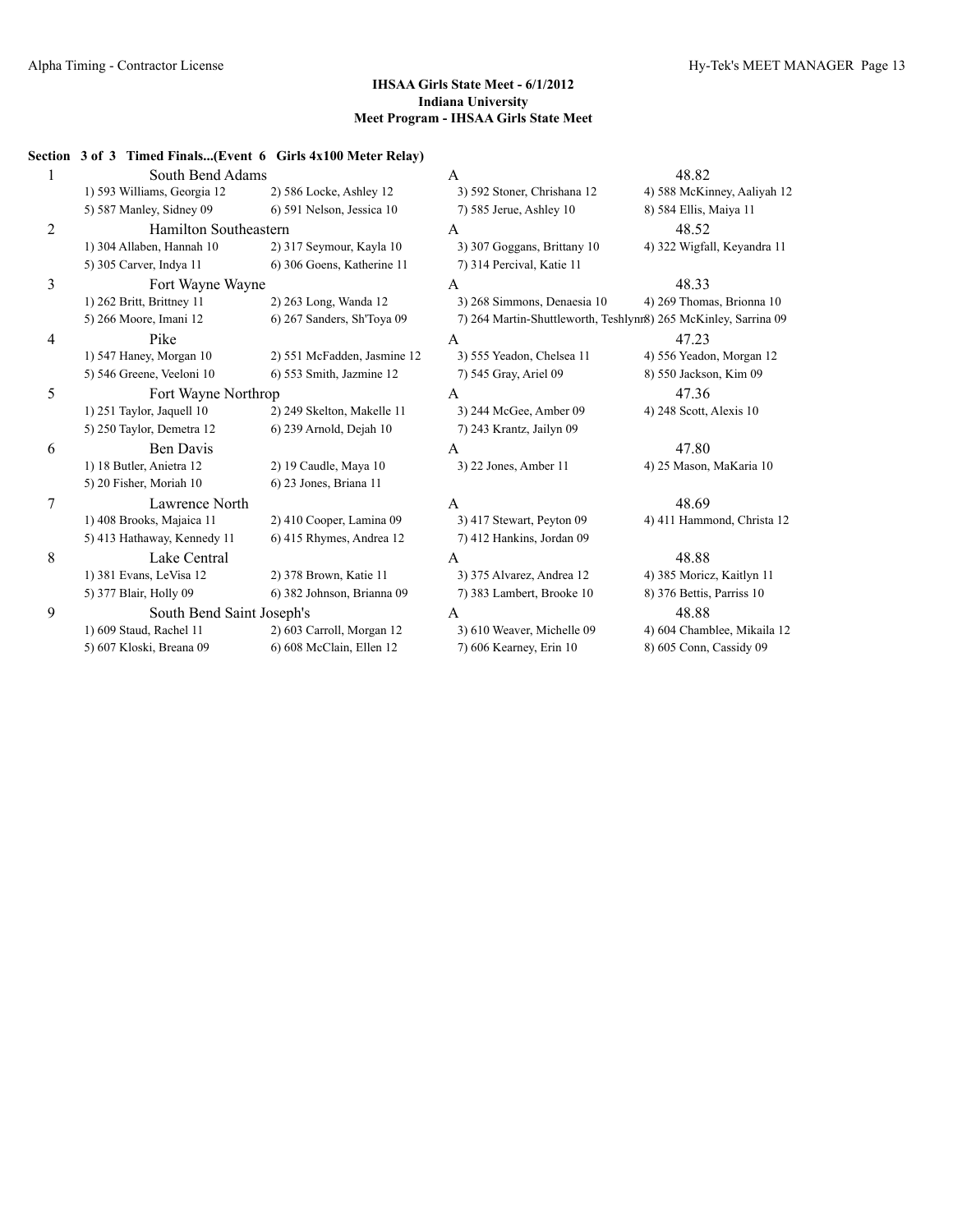|  | Event 7 Girls 400 Meter Dash |
|--|------------------------------|
|--|------------------------------|

| Lane           | Comp#                       | <b>Name</b>       |    | Year School              | <b>Seed Time</b> |  |
|----------------|-----------------------------|-------------------|----|--------------------------|------------------|--|
|                | Section 1 of 3 Timed Finals |                   |    |                          |                  |  |
|                | 39                          | Newman, Morgan    | 09 | <b>Bloomington North</b> | 1:00.50          |  |
| $\overline{c}$ | 220                         | Dilger, Adi       | 12 | <b>Forest Park</b>       | 1:00.27          |  |
| 3              | 594                         | Woods, Ahmanah    | 09 | South Bend Adams         | 59.81            |  |
| 4              | 563                         | Wright, Allie     | 09 | Plymouth                 | 59.59            |  |
| 5              | 184                         | Bettag, Kaylee    |    | 09 Evansville North      | 59.71            |  |
| 6              | 274                         | Kendall, Kaitlyn  | 10 | Franklin Central         | 59.71            |  |
| 7              | 615                         | Wilson, Weslee    | 10 | South Knox               | 59.98            |  |
| 8              | 425                         | Race, Sydney      |    | 12 Martinsville          | 1:00.31          |  |
| 9              | 118                         | Farmer, Jessica   |    | 10 Charlestown           | 1:00.66          |  |
|                | Section 2 of 3 Timed Finals |                   |    |                          |                  |  |
|                | 641                         | Thomas, Kelsie    | 12 | Wabash                   | 59.33            |  |
| $\overline{c}$ | 150                         | Beckham, Bailey   |    | Crown Point              | 59.28            |  |
| 3              | 427                         | Burton, Elizabeth |    | 10 McCutcheon            | 59.23            |  |
| 4              | 328                         | Whidden, Mindy    |    | 10 Hobart                | 58.90            |  |
| 5              | 126                         | Raffin, Anna      | 12 | Chesterton               | 58.97            |  |
| 6              | 442                         | Coleman, Olivia   | 09 | <b>Mount Vernon</b>      | 59.17            |  |
| 7              | 675                         | Hubbard, Susan    |    | 09 West Lafayette        | 59.24            |  |
| 8              | 207                         | Gorgol, Molly     |    | 10 Fishers               | 59.33            |  |
| 9              | 693                         | Rigsbee, Gjenesis |    | 11 Whiteland Co          | 59.47            |  |
|                | Section 3 of 3 Timed Finals |                   |    |                          |                  |  |
|                | 140                         | Sims, Gabby       |    | 10 Columbus North        | 58.05            |  |
| 2              | 256                         | Smith, Karrina    |    | 10 Fort Wayne Snider     | 57.87            |  |
| 3              | 402                         | McCray, Jasmin    |    | 12 Lawrence Central      | 57.51            |  |
| 4              | 399                         | Holder, Montayla  |    | 12 Lawrence Central      | 55.92            |  |
| 5              | 334                         | Bell, Maggie      |    | 12 Chatard               | 56.91            |  |
| 6              | 239                         | Arnold, Dejah     |    | 10 F W Northrop          | 57.08            |  |
| 7              | 81                          | Hune, Ariel       | 11 | Carmel                   | 57.53            |  |
| 8              | 541                         | Newhouse, Ariana  |    | 09 Perry Meridian        | 58.05            |  |
| 9              | 596                         | Gaines, Ayiana    |    | 10 South Bend Riley      | 58.25            |  |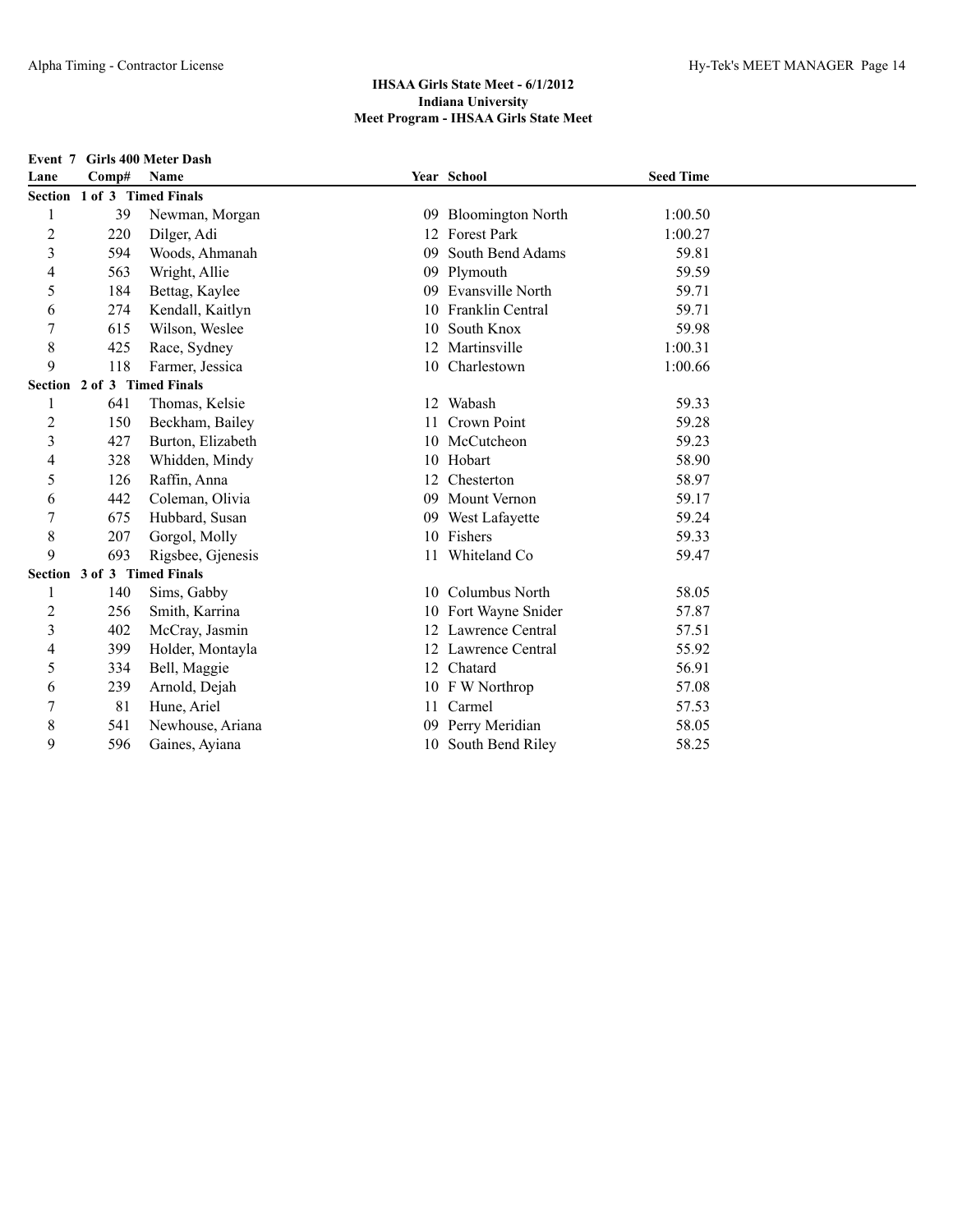| Lane                    | Comp#                       | <b>Name</b>        |    | Year School            | <b>Seed Time</b> |  |
|-------------------------|-----------------------------|--------------------|----|------------------------|------------------|--|
|                         | Section 1 of 3 Timed Finals |                    |    |                        |                  |  |
|                         | 566                         | Betz, Maryashly    | 11 | Providence             | 48.08            |  |
| $\overline{c}$          | 201                         | Wahl, Renaye       | 12 | Ev Reitz Memoria       | 47.07            |  |
| $\overline{\mathbf{3}}$ | 294                         | Milheiser, Jordyn  | 09 | Gibson Southern        | 46.33            |  |
| 4                       | 289                         | Mabone, Kortney    | 12 | Gary West Side         | 45.96            |  |
| 5                       | 638                         | Swenson, Kassidy   | 11 | Valparaiso             | 46.13            |  |
| 6                       | 345                         | Johnson, Olivia    | 12 | Indpls Cathedral       | 46.17            |  |
| $\overline{7}$          | 487                         | Scott, Ally        | 09 | North White            | 47.03            |  |
| 8                       | 133                         | White, Kaylen      | 12 | <b>Clinton Prairie</b> | 47.23            |  |
| 9                       | 33                          | Clements, Trinity  |    | 09 Bloomington North   | 48.41            |  |
|                         | Section 2 of 3 Timed Finals |                    |    |                        |                  |  |
| 1                       | 210                         | Jackson, Jasmin    |    | 12 Fishers             | 45.85            |  |
| $\overline{c}$          | 183                         | Record, Kiersten   |    | 10 Ev Mater Dei        | 45.57            |  |
| $\overline{\mathbf{3}}$ | 636                         | Bantz, Emily       | 11 | <b>Union County</b>    | 45.50            |  |
| 4                       | 249                         | Skelton, Makelle   | 11 | F W Northrop           | 45.05            |  |
| 5                       | 461                         | Zehner, Corinne    |    | 12 New Palestine       | 45.26            |  |
| 6                       | 408                         | Brooks, Majaica    | 11 | Lawrence North         | 45.44            |  |
| 7                       | 280                         | Tromble, Mackenzie | 11 | Franklin Central       | 45.53            |  |
| 8                       | 169                         | Ashba, Olivia      | 11 | Edgewood               | 45.65            |  |
| 9                       | 296                         | Yoder, Liana       |    | 12 Goshen              | 45.91            |  |
|                         | Section 3 of 3 Timed Finals |                    |    |                        |                  |  |
|                         | 147                         | O'Connell, Jessica |    | 10 Concord             | 44.99            |  |
| $\overline{c}$          | 11                          | Hankenson, Holly   |    | 10 Bellmont            | 44.83            |  |
| $\overline{\mathbf{3}}$ | 616                         | Springer, Abby     | 12 | Southport              | 44.72            |  |
| 4                       | 689                         | Carpenter, Skyler  |    | 12 Westview            | 42.31            |  |
| 5                       | 221                         | Black, Symone      |    | 10 F W Conc            | 44.31            |  |
| 6                       | 204                         | Kropf, Becca       |    | 12 Fairfield           | 44.50            |  |
| 7                       | 398                         | Hall, Addison      |    | 11 Lawrence Central    | 44.78            |  |
| 8                       | 444                         | Meier, Alex        |    | 12 Munster             | 44.99            |  |
| 9                       | 604                         | Chamblee, Mikaila  |    | 12 S.B. St. Joe        | 45.03            |  |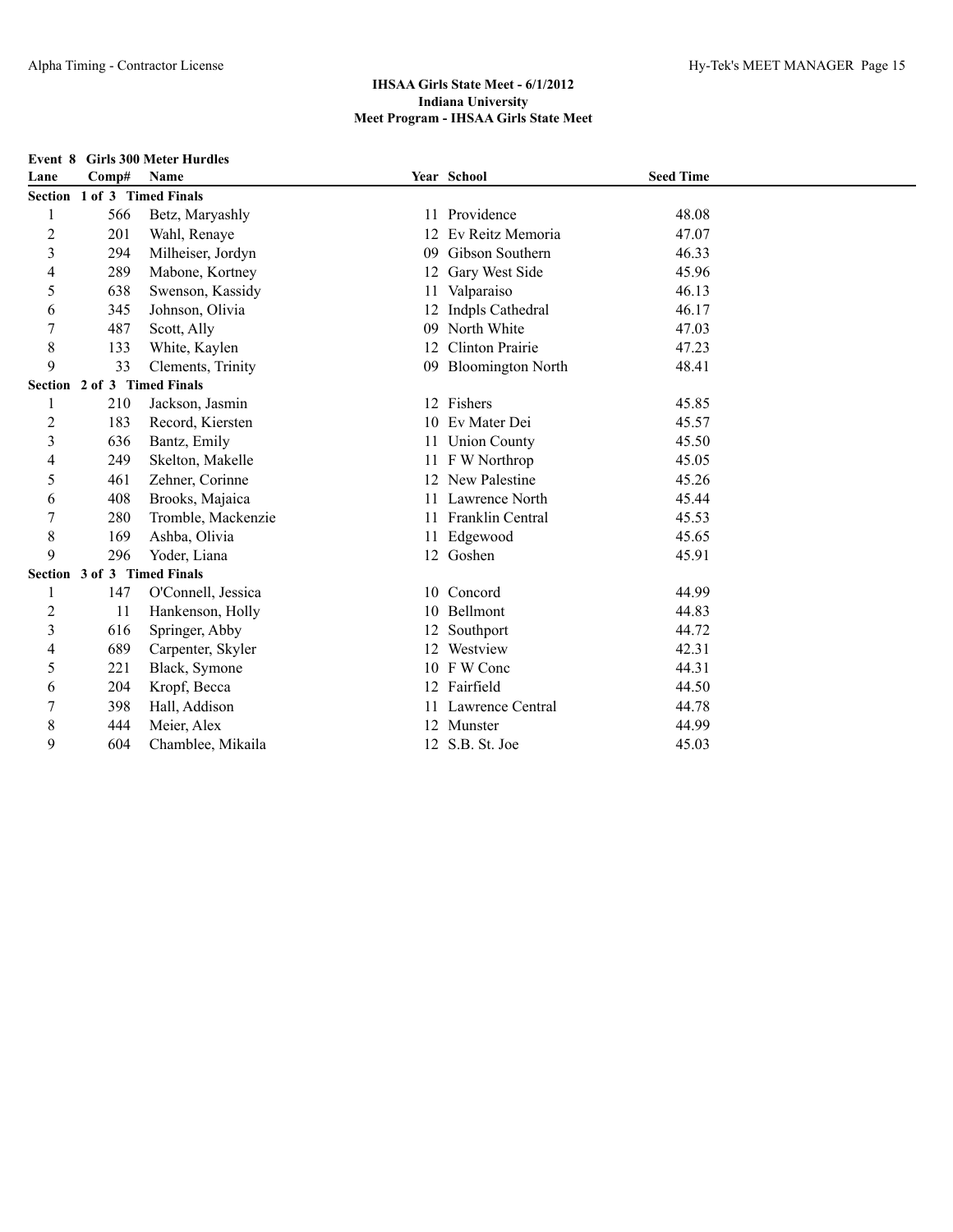| Event 9 | <b>Girls 800 Meter Run</b>  |                             |    |                          |                  |  |  |  |
|---------|-----------------------------|-----------------------------|----|--------------------------|------------------|--|--|--|
| Lane    | Comp#                       | <b>Name</b>                 |    | Year School              | <b>Seed Time</b> |  |  |  |
|         | Section 1 of 2 Timed Finals |                             |    |                          |                  |  |  |  |
| $1-1A$  | 471                         | Schuster, Sarah             |    | 10 Noblesville           | 2:17.65          |  |  |  |
| $5-1B$  | 59                          | Warzyniak, Alex             |    | 10 Bloomington South     | 2:18.18          |  |  |  |
| $9-1C$  | 583                         | Shields, Margaret           | 09 | <b>Silver Creek</b>      | 2:19.96          |  |  |  |
| $13-1D$ | 156                         | McGurk, Kayla               | 10 | Crown Point              | 2:22.10          |  |  |  |
| $2-2A$  | 313                         | Nichwitz, Rachel            | 09 | Hamilton Sou             | 2:17.77          |  |  |  |
| $6-2B$  | 172                         | Moore, Sierra               | 09 | <b>Elkhart Memorial</b>  | 2:18.22          |  |  |  |
| $10-2C$ | 462                         | Tyler, Kelsey               | 10 | New Prairie              | 2:20.98          |  |  |  |
| $3-3A$  | 278                         | Talhelm, Julia              |    | Franklin Central         | 2:17.92          |  |  |  |
| $7-3B$  | 331                         | Devine, Sydney              | 11 | <b>Indian Creek</b>      | 2:18.57          |  |  |  |
| $11-3C$ | 692                         | O'Shea, Kelly               | 10 | Wheeler                  | 2:21.58          |  |  |  |
| $4-4A$  | 557                         | Woodford, Samantha          | 09 | Plainfield               | 2:18.17          |  |  |  |
| $8-4B$  | 40                          | Raphael, Kate               | 10 | <b>Bloomington North</b> | 2:18.75          |  |  |  |
| $12-4C$ | 443                         | McCormick, Erika            |    | 12 Mt. Vernon            | 2:21.83          |  |  |  |
|         |                             | Section 2 of 2 Timed Finals |    |                          |                  |  |  |  |
| $1-1A$  | 182                         | Wiley, Taylor               | 12 | Evansville Central       | 2:10.75          |  |  |  |
| $5-1B$  | 167                         | Neeley, Brittany            | 11 | Eastern (Gre             | 2:15.54          |  |  |  |
| $9-1C$  | 440                         | Hendricks, Shannon          | 09 | Mishawaka Marian         | 2:16.60          |  |  |  |
| $13-1D$ | 544                         | Campbell, Danielle          | 09 | Pike                     | 2:17.31          |  |  |  |
| $2-2A$  | 297                         | Weatherford, Colleen        | 11 | Greencastle              | 2:12.62          |  |  |  |
| $6-2B$  | 2                           | Beard, Brittany             |    | Angola                   | 2:15.84          |  |  |  |
| $10-2C$ | 337                         | Davis, Mary                 | 12 | Chatard                  | 2:16.78          |  |  |  |
| $14-2D$ | 405                         | Roach, Maddy                |    | 11 Lawrence Central      | 2:17.42          |  |  |  |
| $3-3A$  | 95                          | Hippensteel, Olivia         | 11 | Carroll (For             | 2:14.62          |  |  |  |
| $7-3B$  | 473                         | Willman, Helen              |    | Noblesville              | 2:15.87          |  |  |  |
| $11-3C$ | 24                          | Marrero, Alethia            |    | <b>Ben Davis</b>         | 2:16.80          |  |  |  |
| $4-4A$  | 103                         | Stenger, Madison            | 11 | Carroll (For             | 2:14.97          |  |  |  |
| $8-4B$  | 273                         | Jackson, Meredith           |    | Franklin Central         | 2:16.41          |  |  |  |
| $12-4C$ | 246                         | Mirwaldt, Emma              |    | 12 F W Northrop          | 2:16.83          |  |  |  |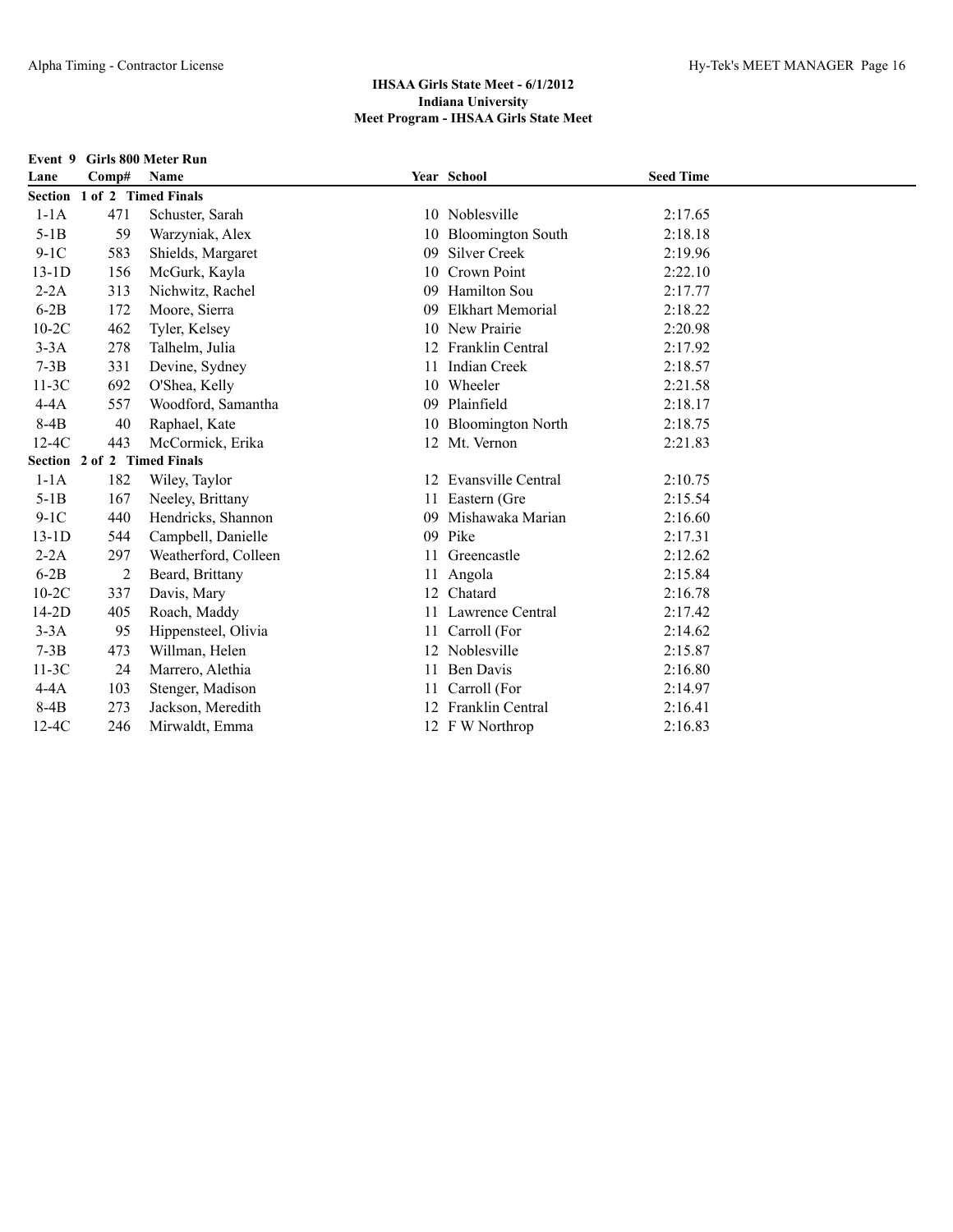|           | Event 10 Girls 3200 Meter Run |                             |    |                          |                  |  |
|-----------|-------------------------------|-----------------------------|----|--------------------------|------------------|--|
| Lane      | Comp#                         | Name                        |    | Year School              | <b>Seed Time</b> |  |
|           |                               | Section 1 of 1 Timed Finals |    |                          |                  |  |
| $32 -$    | 485                           | Bosler, Ashton              |    | 09 North Harrison        | 11:34.11         |  |
| $34 -$    | 634                           | Thiede, Nikki               |    | 10 TH South              | 11:40.24         |  |
| $33 -$    | 30                            | Riggins, Julie              |    | 12 Bloomfield            | 11:35.33         |  |
| $31 -$    | 43                            | Sparks, Christine           | 11 | <b>Bloomington North</b> | 11:31.18         |  |
| $5-1A$    | 82                            | Jacobsen, Allison           | 12 | Carmel                   | 11:01.31         |  |
| $4-1B$    | 342                           | O'Brien, Heather            |    | 12 Chatard               | 10:59.86         |  |
| $11-1C$   | 578                           | Meyer, Anna                 |    | 11 Rochester             | 11:09.64         |  |
| $6-2A$    | 283                           | Hostetler, Abigail          |    | 10 Fremont               | 11:01.76         |  |
| $7-2B$    | 88                            | Welch, Kelcy                |    | 10 Carmel                | 11:02.97         |  |
| $12-2C$   | 523                           | Galat, Kristina             |    | 12 Penn                  | 11:13.06         |  |
| $1-3A$    | 656                           | Erba, Ashley                |    | 11 Warsaw Community      | 10:33.61         |  |
| $8-3B$    | 490                           | Cominator, Corinne          |    | 11 Northridge            | 11:06.79         |  |
| $13-3C$   | 672                           | Burgess, Bobbie             |    | 11 West Lafayette        | 11:13.71         |  |
| $2-4A$    | 479                           | Poulsen, Brenna             |    | 12 Nor Central           | 10:36.69         |  |
| $9-4B$    | 138                           | Caldwell, Mackenzie         |    | 10 Columbus North        | 11:08.67         |  |
| $14-4C$   | 72                            | Bess, Laura                 |    | 12 Brownsburg            | 11:14.03         |  |
| $3-5A$    | 89                            | Wellman, Renee              |    | 12 Carmel                | 10:50.11         |  |
| $10-5B$   | 631                           | Mundy, Chanli               | 11 | <b>TH North</b>          | 11:08.85         |  |
| $15-5C$   | 3                             | Rinehart, Ericka            | 11 | Angola                   | 11:15.01         |  |
| $16-6A$   | 637                           | DeVries, Katelyn            |    | 12 Valparaiso            | 11:15.13         |  |
| $21-6B$   | 668                           | Heller, Chloe               |    | 12 Washington            | 11:17.64         |  |
| $26-6C$   | 437                           | Rohrer, Anna                | 09 | Mishawaka                | 11:19.81         |  |
| $17-7A$   | 393                           | Lancioni, Elena             |    | 10 LaPorte               | 11:15.15         |  |
| $22-7B$   | 676                           | Lachmund, Grace             |    | 11 West Lafayette        | 11:17.83         |  |
| 27-7C     | 61                            | Lies, Hannah                |    | 11 Brebeuf               | 11:19.90         |  |
| 18-8A     | 466                           | Foley, Kendra               |    | 11 Noblesville           | 11:15.21         |  |
| $23 - 8B$ | 7                             | McNealy, Jesse              |    | 12 Avon                  | 11:18.21         |  |
| 28-8C     | 531                           | Pottschmidt, Lauren         |    | 10 Penn                  | 11:20.34         |  |
| 19-9A     | 282                           | Aldrich, Anna               |    | 11 Fremont               | 11:16.92         |  |
| 24-9B     | 117                           | Schoettmer, Victoria        |    | 11 Center Grove          | 11:18.47         |  |
| 29-9C     | 379                           | Carroll, Shelby             |    | 12 Lake Central          | 11:21.34         |  |
| 20-10A    | 102                           | Ruich, Melanie              |    | 11 Carroll (For          | 11:17.57         |  |
| 25-10B    | 229                           | Reibs, Anna                 |    | 12 FW Conc               | 11:18.99         |  |
| 30-10C    | 144                           | Wolfe, Caryn                |    | 11 Columbus North        | 11:24.79         |  |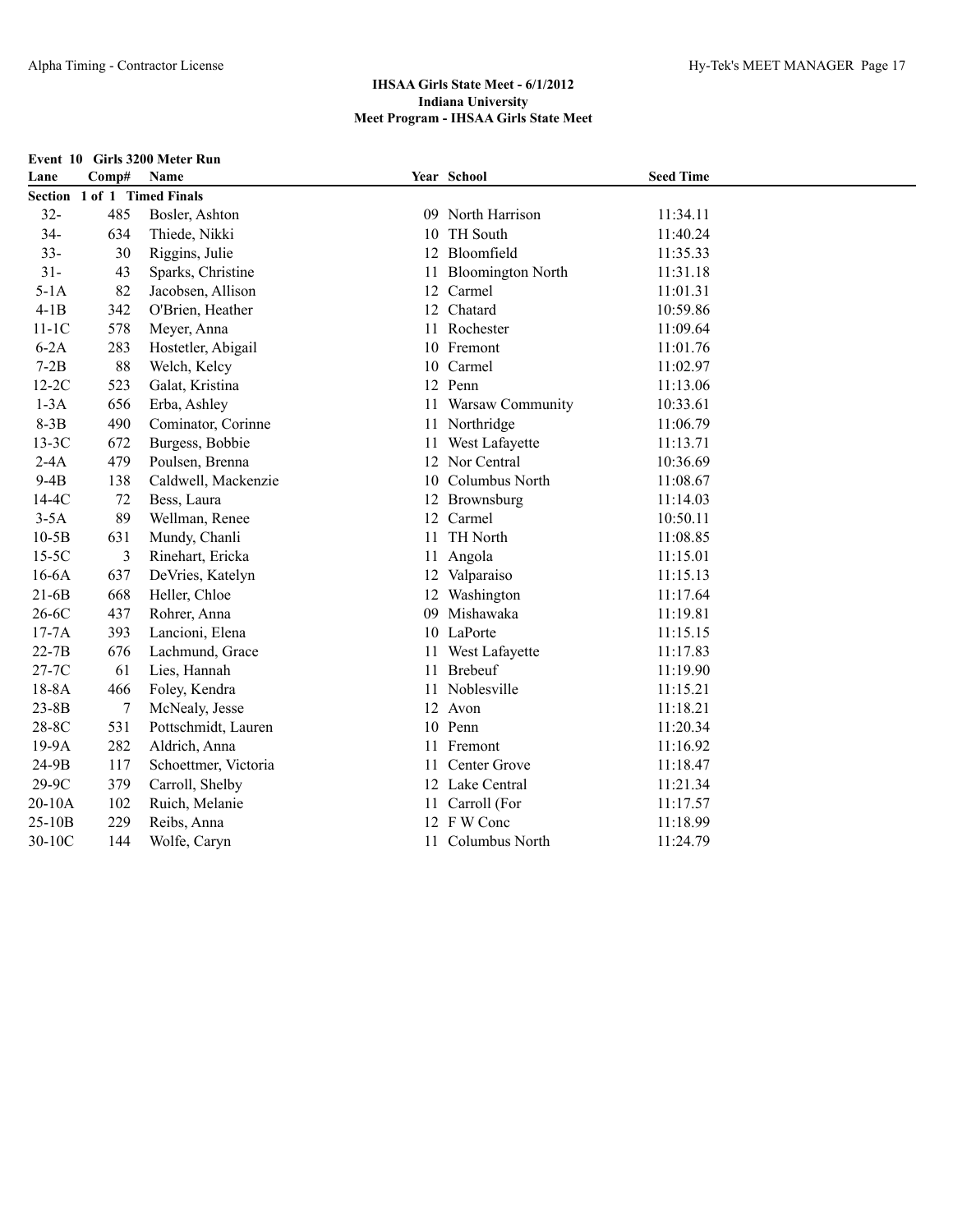#### **Event 11 Girls 4x400 Meter Relay**

| Lane           | <b>Team</b><br>Comp#              |                                 | Relay                         | <b>Seed Time</b>             |
|----------------|-----------------------------------|---------------------------------|-------------------------------|------------------------------|
|                | Section 1 of 3 Timed Finals       |                                 |                               |                              |
|                | Evansville Reitz Memorial         |                                 | A                             | 4:08.58                      |
|                | 1) 190 Armstead, Aaliyah 09       | 2) 201 Wahl, Renaye 12          | 3) 193 Falkenstein, Maddie 10 | 4) 195 Hedrick, Ruth 12      |
|                | 5) 192 Effron, Shannon 10         | 6) 202 Warren, Taylor 10        |                               |                              |
| $\overline{c}$ | <b>Bloomington North</b>          |                                 | A                             | 4:06.87                      |
|                | 1) 40 Raphael, Kate 10            | 2) 34 Connor, Erin 11           | 3) 32 Blair, Crystal 11       | 4) 33 Clements, Trinity 09   |
|                | 5) 41 Roberts-Hamilton, Isabel 10 | 6) 44 Warfield-Cross, Shai 11   |                               |                              |
| 3              | Evansville Bosse                  |                                 | A                             | 4:05.92                      |
|                | 1) 175 Hunter, Yamani 09          | 2) 176 Madison, Kennedy 09      | 3) 180 Washington, Jasmine 10 | 4) 177 Madison, Khryssnee 12 |
|                | 5) 178 Riffle, Hannah 11          | 6) 179 Robinson, Rachel 12      | 7) 174 Christian, Brittney 12 | 8) 181 Watt, Monique 10      |
| 4              | Crown Point                       |                                 | A                             | 4:03.99                      |
|                | 1) 157 Mitchell, Whitney 12       | 2) 158 Prough, Michaela 12      | 3) 151 Gulvas, Meghan 12      | 4) 150 Beckham, Bailey 11    |
|                | 5) 156 McGurk, Kayla 10           | 6) 154 Marcinkowski, Mikayla 11 | 7) 159 Small, Abi 12          |                              |
| 5              | Park Tudor                        |                                 | A                             | 4:04.09                      |
|                | 1) 515 Lucas, Christine 12        | 2) 520 Vance, Maya 12           | 3) 518 Schwab, Samantha 10    | 4) 519 Schwab, Sydney 10     |
|                | 5) 517 Palmer, Jessica 09         | 6) 516 Newton, Jessica 10       | 7) 514 Ladendorf, Hannah 12   | 8) 521 Weiss, Sydney 10      |
| 6              | Kankakee Valley                   |                                 | A                             | 4:04.97                      |
|                | 1) 358 Gouwens, Kara 09           | 2) 360 Martin, Gabrielle 10     | 3) 361 Mulloy, Leanna 10      | 4) 357 Dellahan, Dayton 12   |
|                | 5) 359 Lewis, Audra 10            | 6) 362 Rockley, Allison 10      |                               |                              |
| 7              | <b>Brown County</b>               |                                 | A                             | 4:07.20                      |
|                | 1) 67 Lutes, Anna 12              | 2) 71 Wininger, Annette 11      | 3) 65 Guingrich, Rose 09      | 4) 68 Morris, Madison 11     |
|                | 5) 64 Chapman, Tanner 09          | 6) 69 Robinson, Sasha 11        | 7) 70 Smith, Chelsea 11       | 8) 66 Lewis, Sarah 12        |
| 8              | <b>Bloomington South</b>          |                                 | A                             | 4:09.12                      |
|                | 1) 48 Derheimer, Lainey 10        | 2) 52 Kane, Madi 09             | 3) 59 Warzyniak, Alex 10      | 4) 50 Hoffman, Sarah 11      |
|                | 5) 53 Lewandowski, Alexis 09      | 6) 58 Wallskog, Melanie 12      | 7) 60 Zwissler, Amy 11        | 8) 47 Cannon, Akilah 11      |
| 9              | Terre Haute North Vigo            |                                 | A                             | 4:09.86                      |
|                | 1) 624 Dickerson, Sydney 11       | 2) 621 Conley, Jessi 10         | 3) 622 Cotterman, Emily 12    | 4) 625 Goatee, Tapring 11    |
|                | 5) 623 Curley, Layne 10           | 6) 626 Gomes-kuehner, Jordan 10 | 7) 629 Loebker, Amanda 12     | 8) 633 Smith, Carson 09      |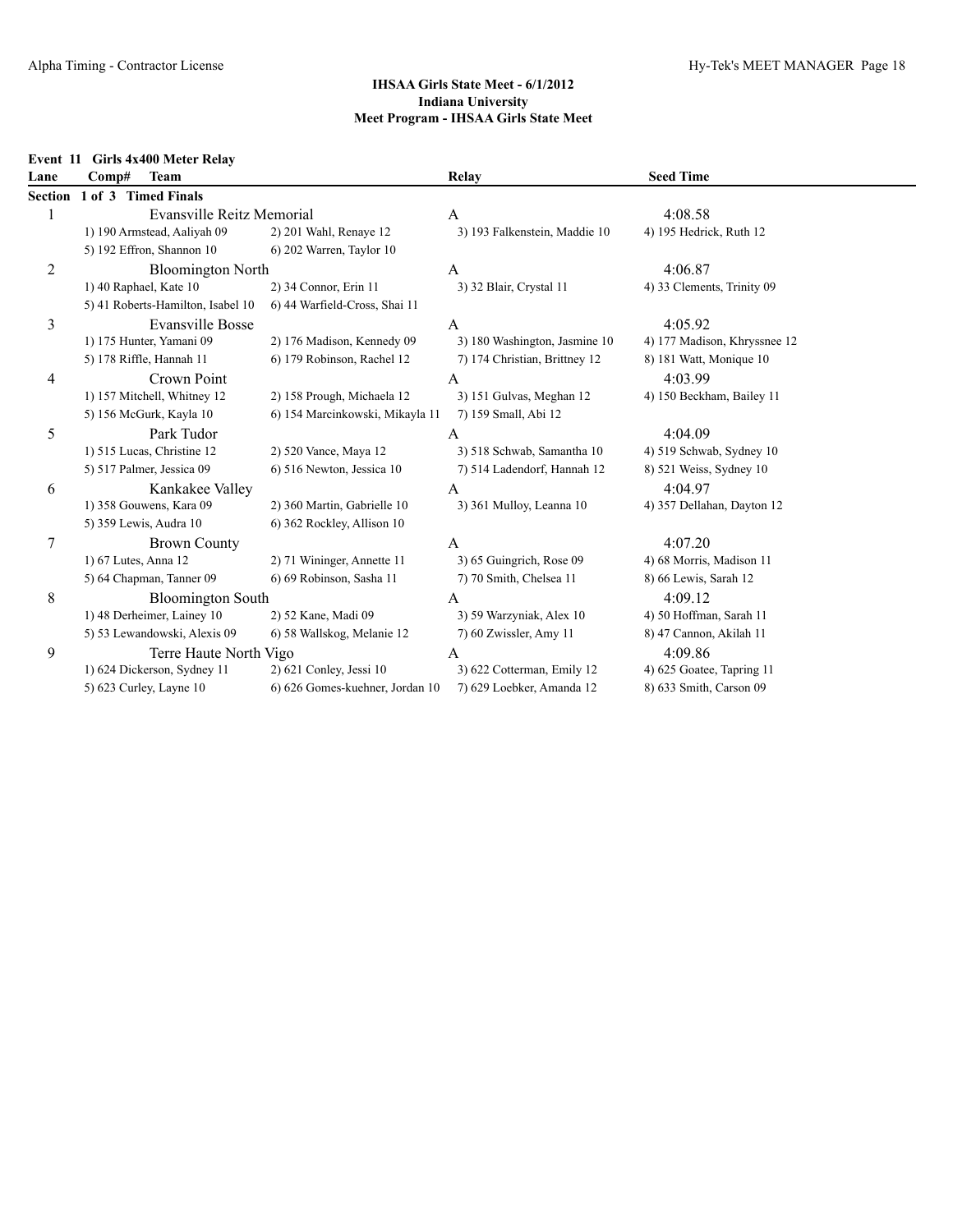| 1 | Chesterton                   |                             | A                           | 4:02.80                       |
|---|------------------------------|-----------------------------|-----------------------------|-------------------------------|
|   | 1) 122 Homme, Kristen 10     | 2) 123 Kincy, Jordyn 10     | 3) 126 Raffin, Anna 12      | 4) 125 Peters, Tia 09         |
|   | 5) 124 Mabry, Kristin 10     | 6) 127 Raffin, Teresa 09    | 7) 128 Schroeder, Tori 12   | 8) 129 Scott, Kassidy 09      |
| 2 | South Bend Adams             |                             | A                           | 4:02.11                       |
|   | 1) 593 Williams, Georgia 12  | 2) 594 Woods, Ahmanah 09    | 3) 592 Stoner, Chrishana 12 | 4) 588 McKinney, Aaliyah 12   |
|   | 5) 591 Nelson, Jessica 10    | 6) 589 Moore, Dezha 10      | 7) 590 Neeley, Kristin 12   | 8) 586 Locke, Ashley 12       |
| 3 | Carroll (Fort Wayne)         |                             | $\mathsf{A}$                | 4:02.01                       |
|   | 1) 100 Piepho, Arden 11      | 2) 94 Hester, Mallory 12    | 3) 101 Poynter, Amy 11      | 4) 103 Stenger, Madison 11    |
|   | 5) 92 Crawford, Sara 11      | 6) 96 Marano, Kyley 11      | 7) 99 Murphy, Kaitlin 11    | 8) 95 Hippensteel, Olivia 11  |
| 4 | Franklin Central             |                             | $\mathsf{A}$                | 3:59.95                       |
|   | 1) 273 Jackson, Meredith 12  | 2) 274 Kendall, Kaitlyn 10  | 3) 278 Talhelm, Julia 12    | 4) 280 Tromble, Mackenzie 11  |
|   | 5) 272 Cook, Bailey 09       | 6) 279 Tibbs, Tamara 11     | 7) 276 Taft, Kirsten 12     |                               |
| 5 | Carmel                       |                             | $\overline{A}$              | 4:01.44                       |
|   | 1) 77 Cotherman, Taylor 12   | 2) 78 Etgen, Cami 10        | 3) 81 Hune, Ariel 11        | 4) 90 Wozniak, Alyssa 11      |
|   | 5) 74 Bennett, Sarah 12      | 6) 76 Ciresi, Colette 11    | 7) 84 Royster, Khaila 11    | 8) 86 Schultz, Alexandra 09   |
| 6 | Lawrence North               |                             | $\overline{A}$              | 4:01.85                       |
|   | 1) 408 Brooks, Majaica 11    | 2) 410 Cooper, Lamina 09    | 3) 409 Burden, Dionna 12    | 4) 417 Stewart, Peyton 09     |
|   | 5) 414 McCray, Jordyn 10     | 6) 416 Richardson, Marie 12 | 7) 411 Hammond, Christa 12  | 8) 418 Washington, Destiny 10 |
| 7 | <b>Hamilton Southeastern</b> |                             | $\overline{A}$              | 4:02.32                       |
|   | 1) 318 Stein, Ally 11        | 2) 308 Grace, Allison 12    | 3) 309 Hargrove, Breanna 10 | 4) 319 Tatom, Jordan 12       |
|   | 5) 315 Schmok, Erica 10      | 6) 317 Seymour, Kayla 10    | 7) 307 Goggans, Brittany 10 | 8) 313 Nichwitz, Rachel 09    |
| 8 | Warsaw Community             |                             | $\mathsf{A}$                | 4:03.44                       |
|   | 1) 655 Eckert, Nicole 09     | 2) 657 Ferguson, Jackie 10  | 3) 664 Kratzsch, Megan 09   | 4) 667 Worrell, Tennie 09     |
|   | 5) 663 Kline, Brooke 12      | 6) 658 Fleming, Lilly 12    | 7) 666 Quick, Kristin 11    | 8) 659 Harris, Vicki 09       |
| 9 | South Bend Riley             |                             | $\mathsf{A}$                | 4:03.76                       |
|   | 1) 599 Jackson, Breaunna 11  | 2) 597 Herron, Aryauna 11   | 3) 595 Brown, Sherrie 11    | 4) 596 Gaines, Ayiana 10      |
|   | 5) 598 Hudson, Sequia 10     | 6) 600 O'Neal, Kacie 09     | 7) 601 Spaniolo, Brianna 09 | 8) 602 Thomas, Tia 10         |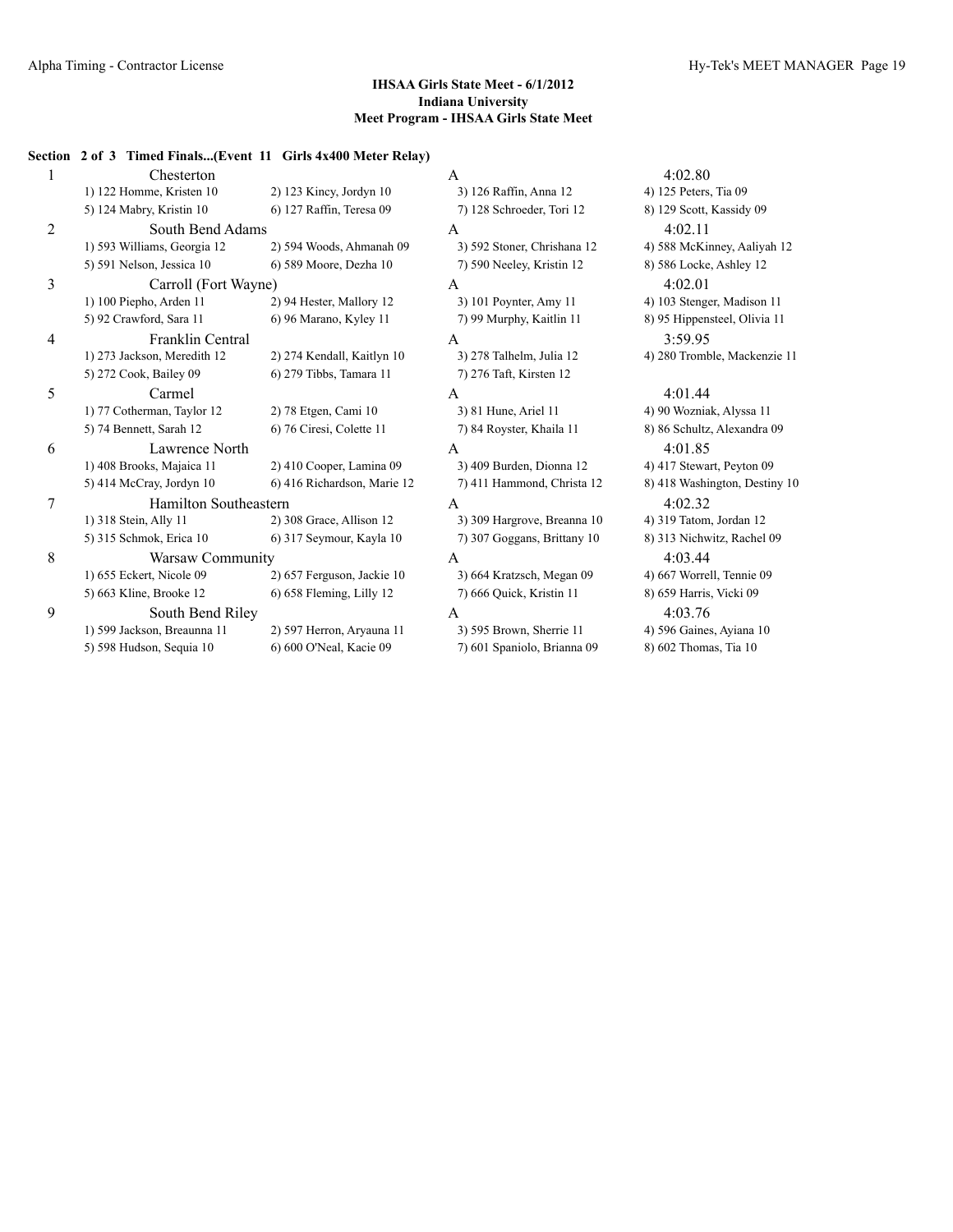|                | Section 3 of 3 Timed Finals(Event 11 Girls 4x400 Meter Relay) |                              |                                                               |                            |
|----------------|---------------------------------------------------------------|------------------------------|---------------------------------------------------------------|----------------------------|
| 1              | Warren Central                                                |                              | A                                                             | 3:58.04                    |
|                | 1) 644 Finley, Ayrelle 10                                     | 2) 646 Jackson, Oschtisha 10 | 3) 647 Parker, Shannon 12                                     | 4) 651 Taylor, Natalia 10  |
|                | 5) 642 Anderson, Ashley 12                                    | 6) 649 Peoples, Jasmine 09   | 7) 645 Jackson, Joye 10                                       |                            |
| $\overline{c}$ | Fort Wayne Wayne                                              |                              | A                                                             | 3:57.71                    |
|                | 1) 263 Long, Wanda 12                                         |                              | 2) 264 Martin-Shuttleworth, Teshlynn3) 269 Thomas, Brionna 10 | 4) 266 Moore, Imani 12     |
|                | 5) 265 McKinley, Sarrina 09                                   | 6) 268 Simmons, Denaesia 10  | 7) 261 Bell, Crystalyn 12                                     |                            |
| 3              | <b>Indpls Bishop Chatard</b>                                  |                              | A                                                             | 3:57.53                    |
|                | 1) 333 Barnes, Stephanie 11                                   | 2) 341 Meier, Sophie 11      | 3) 337 Davis, Mary 12                                         | 4) 334 Bell, Maggie 12     |
|                | 5) 338 Gardner, Hannah 10                                     | 6) 340 Mark, Sarah 11        | 7) 335 Burch, Arden 12                                        | 8) 343 Wessel, Elaine 11   |
| 4              | Lawrence Central                                              |                              | A                                                             | 3:51.15                    |
|                | 1) 402 McCray, Jasmin 12                                      | 2) 398 Hall, Addison 11      | 3) 407 Thomas, Brandi 11                                      | 4) 399 Holder, Montayla 12 |
|                | 5) 401 McClendon, Nakilah 11                                  | 6) 396 Dulaney, Naiomi 11    | 7) 404 Petras, Marleigh 10                                    | 8) 400 Johnson, Karis 12   |
| 5              | Fort Wayne Northrop                                           |                              | A                                                             | 3:53.01                    |
|                | 1) 248 Scott, Alexis 10                                       | 2) 249 Skelton, Makelle 11   | 3) 244 McGee, Amber 09                                        | 4) 250 Taylor, Demetra 12  |
|                | 5) 239 Arnold, Dejah 10                                       | 6) 242 Kempf, Connor 11      | 7) 251 Taylor, Jaquell 10                                     | 8) 246 Mirwaldt, Emma 12   |
| 6              | New Palestine                                                 |                              | A                                                             | 3:57.41                    |
|                | 1) 461 Zehner, Corinne 12                                     | 2) 454 Fluegel, Nicole 12    | 3) 455 Joray, Lauren 11                                       | 4) 456 Kehrt, Lauren 12    |
|                | 5) 459 Pennybaker, Sydney 11                                  | 6) 453 Brittain, Jillian 09  |                                                               |                            |
| 7              | Fishers                                                       |                              | A                                                             | 3:57.88                    |
|                | 1) 207 Gorgol, Molly 10                                       | 2) 208 Harris, Allie 09      | 3) 215 Susdorf, Chloe 12                                      | 4) 217 White, Bre 10       |
|                | 5) 205 Cseresznyes, Zoey 10                                   | 6) 210 Jackson, Jasmin 12    | 7) 212 Langhals, Erika 11                                     | 8) 216 Weisenbach, Erin 11 |
| 8              | Bellmont                                                      |                              | A                                                             | 3:59.15                    |
|                | 1) 11 Hankenson, Holly 10                                     | 2) 10 Hankenson, Bailee 10   | 3) 12 Harvey, Alexis 11                                       | 4) 14 Norby, Allyson 09    |
|                | 5) 13 Klingensmith, Rachel 10                                 | 6) 9 Garner, Sarah 11        | 7) 15 Roman, Emily 10                                         | 8) 16 Strickler, Alyssa 10 |
| 9              | Pike                                                          |                              | A                                                             | 3:59.65                    |
|                | 1) 543 Bessiake, Michelle 11                                  | 2) 544 Campbell, Danielle 09 | 3) 554 Williams, Sadarah 10                                   | 4) 556 Yeadon, Morgan 12   |
|                | 5) 549 Herring, Breanna 11                                    | 6) 553 Smith, Jazmine 12     | 7) 545 Gray, Ariel 09                                         | 8) 547 Haney, Morgan 10    |